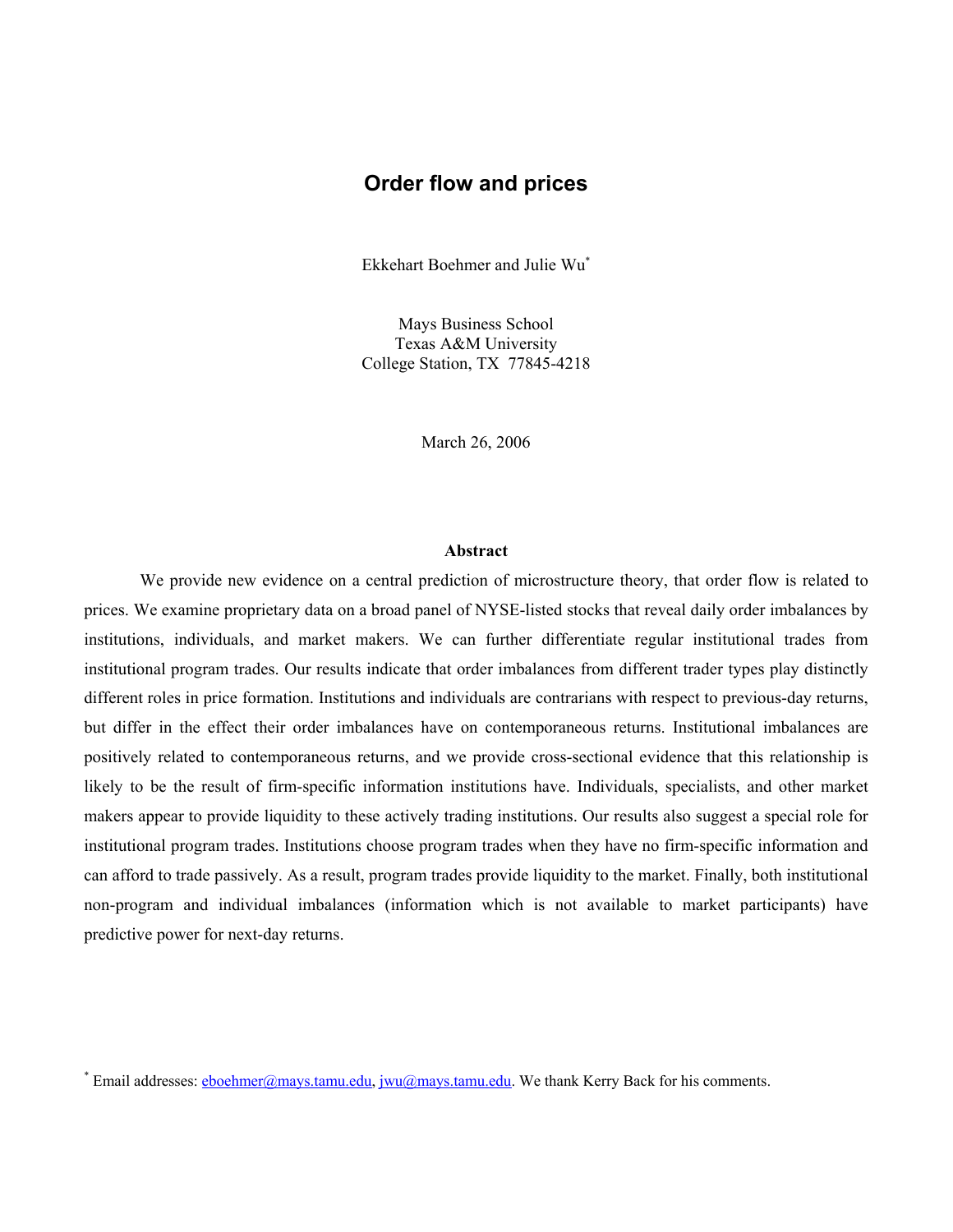# **Order flow and prices**

A central prediction of market microstructure theory is that order flow affects prices. This follows from inventory models, where market makers temporarily adjust prices in response to incoming orders (Garman, 1976; Amihud and Mendelson, 1980; Stoll, 1978; Ho and Stoll, 1981). It also follows from information-based models where some traders have information about future asset value, so their trades lead to permanent price adjustments (Glosten and Milgrom, 1985; Kyle, 1985; Easley and O'Hara, 1987). The prediction that order flow affects prices is robust to competition among informed traders (Holden and Subrahmanyam, 1992), endogenous order sizes (Back and Baruch, 2005), and the consideration of strategic uninformed traders (Admati and Pfleiderer, 1988; Spiegel and Subrahmanyam, 1992).

Empirical research is almost uniformly consistent with this basic prediction and generally supports both inventory and information effects. Ho and Macris (1984) document that an options specialist adjusts prices in a way that is consistent with inventory models. Other early studies compare stock return variance during the trading day with overnight variance. French and Roll (1986) find much higher variance while markets are open and attribute this finding to the activities of informed traders whose information is impounded into prices. Hasbrouck (1988, 1991a, 1991b) uses a VAR model to disentangle (transient) inventory effects from (permanent) information effects. He demonstrates significant information effects on prices and some evidence consistent with inventory adjustments. More recent studies focus on daily net order flow, the difference between buy and sell volume, to explain contemporaneous and next-day returns. Chordia, Roll, and Subrahmanyam (2002) show that aggregate order imbalance is positively associated with market returns, and Chordia and Subrahmanyam (2004) obtain comparable results in the cross-section of stocks. $<sup>1</sup>$ </sup>

While microstructure theory clearly distinguishes among different trader types according to their information and motives for trading, data limitations typically limit empirical tests to analysis that pools all traders. In this paper, we use a unique dataset derived from NYSE audit trail data that allows us to distinguish

 $\overline{a}$ 

 $<sup>1</sup>$  A related literature focuses on the relation between trading volume and returns, see Baker and Stein (2004), Campbell,</sup> Grossman, and Wang (1993), Chordia, Roll, and Subrahmanyam (2001), Chordia, Huh, and Subrahmanyam (2004). Karpoff (1987) surveys earlier work.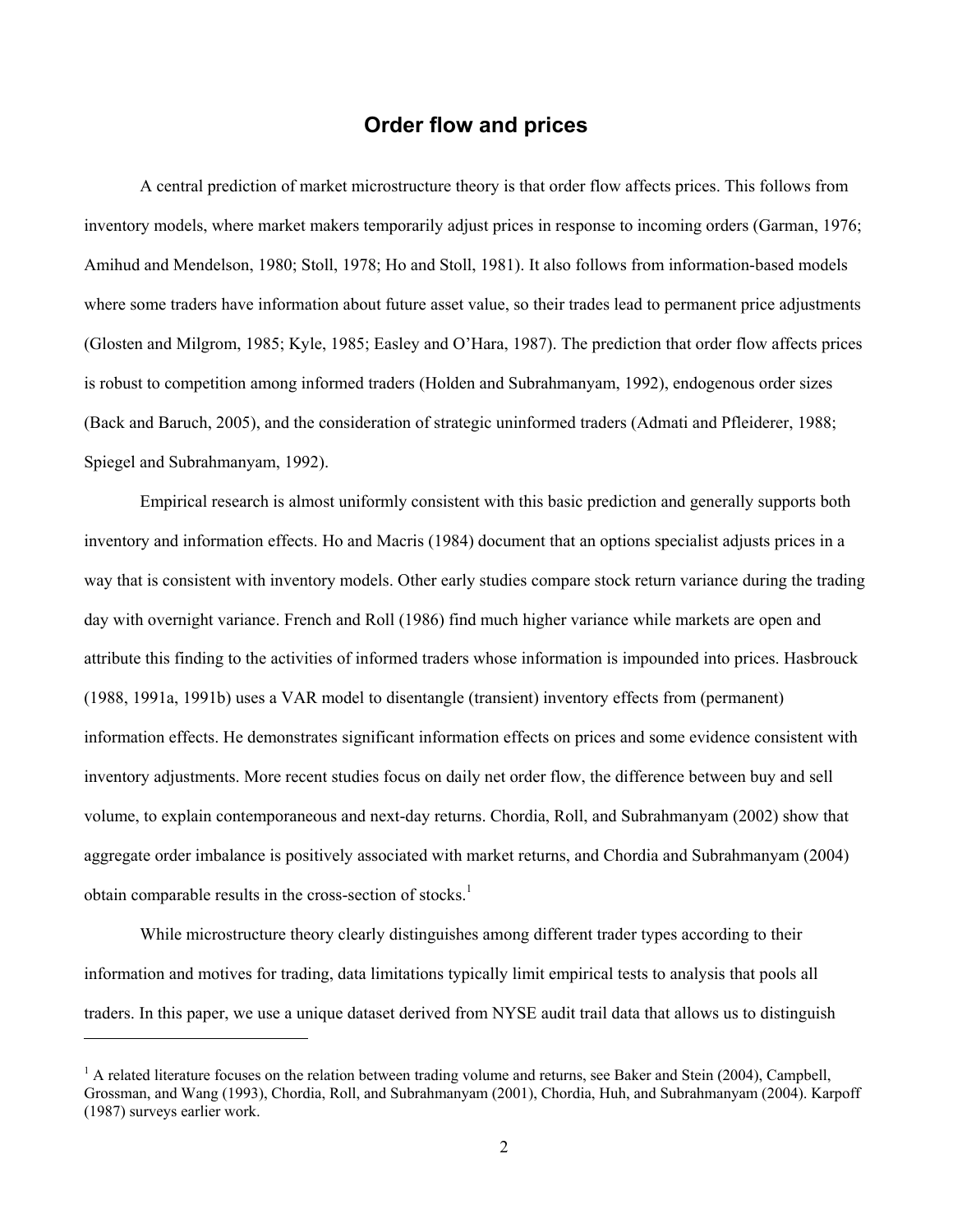buys and sells from different trader types: individuals, institutions, non-NYSE market makers, and specialists. We further differentiate regular institutional trades, index arbitrage program trades, and other program trades. $^{2}$  These types are likely to differ in their trading motives and trading strategies and, in particular, in the quantity and quality of their private information. Therefore, we expect that the relationship between order flow, liquidity, and returns differs across these trader types, and our tests are designed to measure these differences. Understanding how trader type-specific order flow affects prices and liquidity has important implications for modeling the evolution of liquidity, trader behavior, and market design. Moreover, analyzing these differences allows us to refine inferences from empirical microstructure research that is based on aggregate data.

Our analysis is closely related to Chordia and Subrahmanyam (2004) and Griffin, Harris, and Topaloglu (2003).<sup>3</sup> Chordia and Subrahmanyam develop a two-period trading model where a competitive discretionary liquidity trader can split orders between two periods. In addition, a nondiscretionary liquidity trader and a competitive informed trader, who receives a noisy signal before trading, submit orders in the second period. A competitive market maker picks up the imbalance resulting in each trading period. Chordia and Subrahmanyam show that it is optimal for the discretionary liquidity trader to split orders, so that order imbalances are positively autocorrelated over time. Moreover, because market makers can partially predict the second-period order imbalance, the model implies a positive relationship between returns and lagged imbalances. Using a sample of

l

 $2$  Program and index arbitrage program trades are institutional trades but we differentiate these from regular institutional trades. First, the NYSE defines program trades as simultaneous trades in 15 or more stocks worth at least \$1 million. In contrast, the typical trade size on the NYSE is about \$20,000. Second, trading motives differ. Index arbitrage program trading attempts to profit from the temporary discrepancies between derivative and cash markets, whereas regular program trading can be associated with other specific trading strategies. Third, regulatory treatment differs across these order types. Both types of program trade must be reported to the exchange, and NYSE Rule 80A suspends some type of index arbitrage program trades on volatile trading days.

<sup>3</sup> In a broader sense, our analysis is related to several other studies that address differences between trader types. Lee (1992) examines order imbalances around earnings announcements to see if institutional investors react differently from individual investors to the same earnings news using trade sizes as proxies for institutions and individuals. Lee et al. (2004) examine marketable order imbalances from various investor categories on the Taiwan Stock Exchange. Grinblatt and Keloharju (2000) investigate the trading behavior of Finnish investors. Griffin, Harris, and Topaloglu (2005) study aggregate trading behavior around the "tech bubble." Choe, Kho and Stulz (1999) analyze order imbalances to investigate if foreign investors contribute to the Korean stock market crisis in 1997.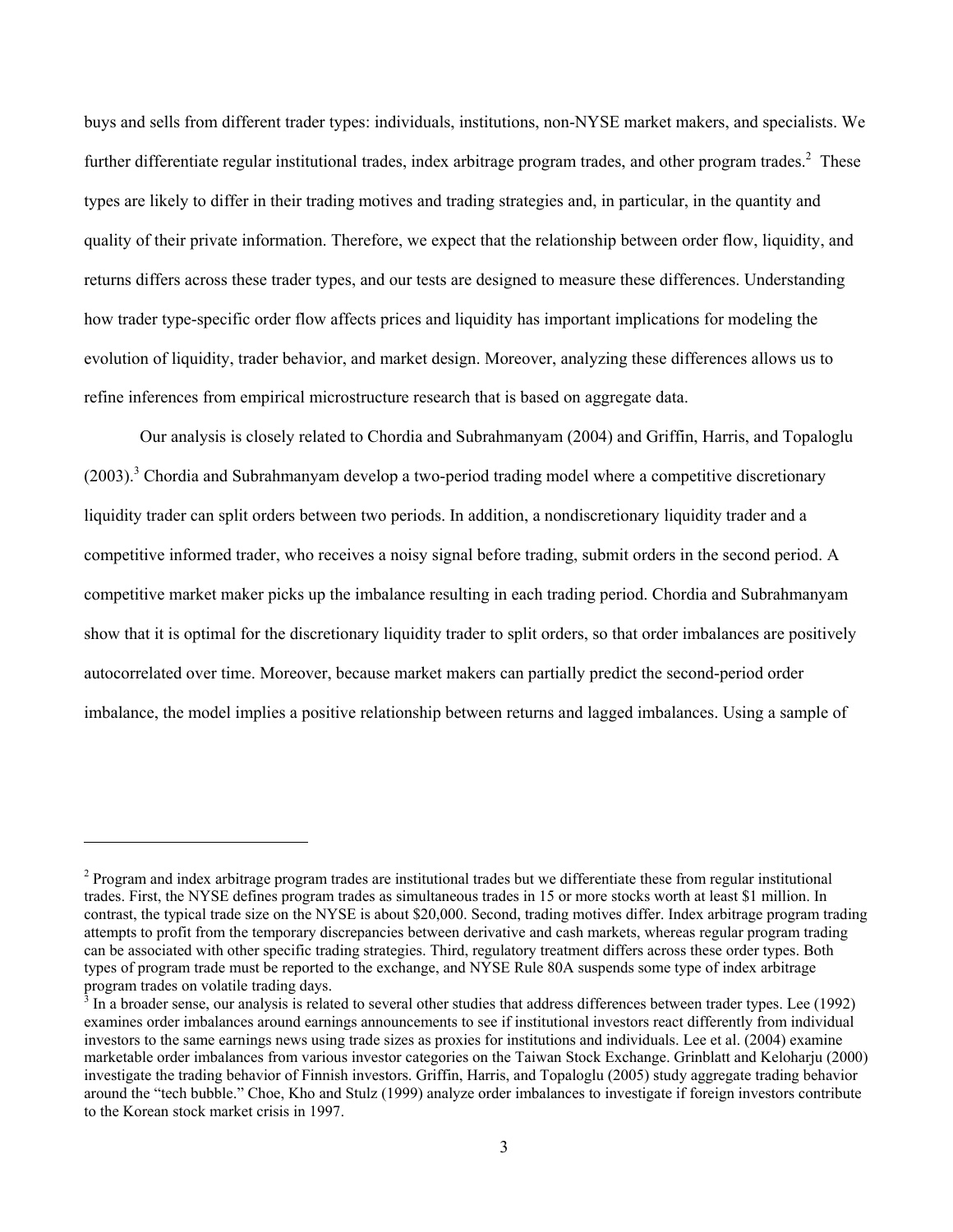(on average) 1322 NYSE-listed stocks between 1988 and 1998, Chordia and Subrahmanyam estimate securityspecific time series regressions and find evidence consistent with these predictions. $4$ 

Griffin, Harris, and Topaloglu observe the identity of brokerage firms in Nasdaq 100 stocks for each trade over 210 trading days from May 2000. They classify brokers according to their main clientele, and in this way obtain an approximate classification into institutional and retail for most of the trades. They document that institutional imbalances are persistent over several days. Moreover, institutions are more likely to buy after positive returns on the previous day and their imbalance has a positive contemporaneous relation to returns.

Our proprietary data set allows additional inferences that complement the results in Chordia and Subrahmanyam and Griffin, Harris, and Topaloglu. In contrast to Chordia and Subrahmanyam's analysis of order flow aggregated across all traders, we do not have to infer trade direction and, implicitly, market maker trades using the Lee and Ready (1991) algorithm. Rather, we directly observe buys and sells for each trader type and market-maker trades. Griffin, Harris, and Topaloglu's sample allows a distinction between institutional and retail trades, but it is limited to the 100 most liquid Nasdaq stocks over a short period. One important advantage of their data set is that it contains trade-by-trade information, which they exploit to look at the cause of institutional imbalances. They find results consistent with previous evidence that institutions are positive-feedback traders and using the intraday information helps to disentangle the direction of causality between returns and institutional trading decisions. In contrast, our panel is much larger both in the cross-section and over time and provides a finer trader-type classification that does not depend on classifying brokerage firms. Moreover, our NYSE data is not limited to the most liquid stocks. Finally, our objective is somewhat different. We also provide some results on the determinants of order imbalances, but our main focus is on their consequences for contemporaneous and future prices and on measures of market liquidity.

Our first finding is that, during our sample period, institutions trade as contrarians with respect to priorday returns. This is consistent with Lipson and Puckett (2005) and aggregate evidence in Chordia, Roll, and

<sup>&</sup>lt;sup>4</sup> Chordia, Roll and Subrahmanyam (2002) use a similar approach to study daily order imbalances aggregated across stocks. They document that aggregate imbalances are highly persistent and positively related to contemporaneous market returns. They also find that, in the aggregate, traders exhibit contrarian behavior on daily basis.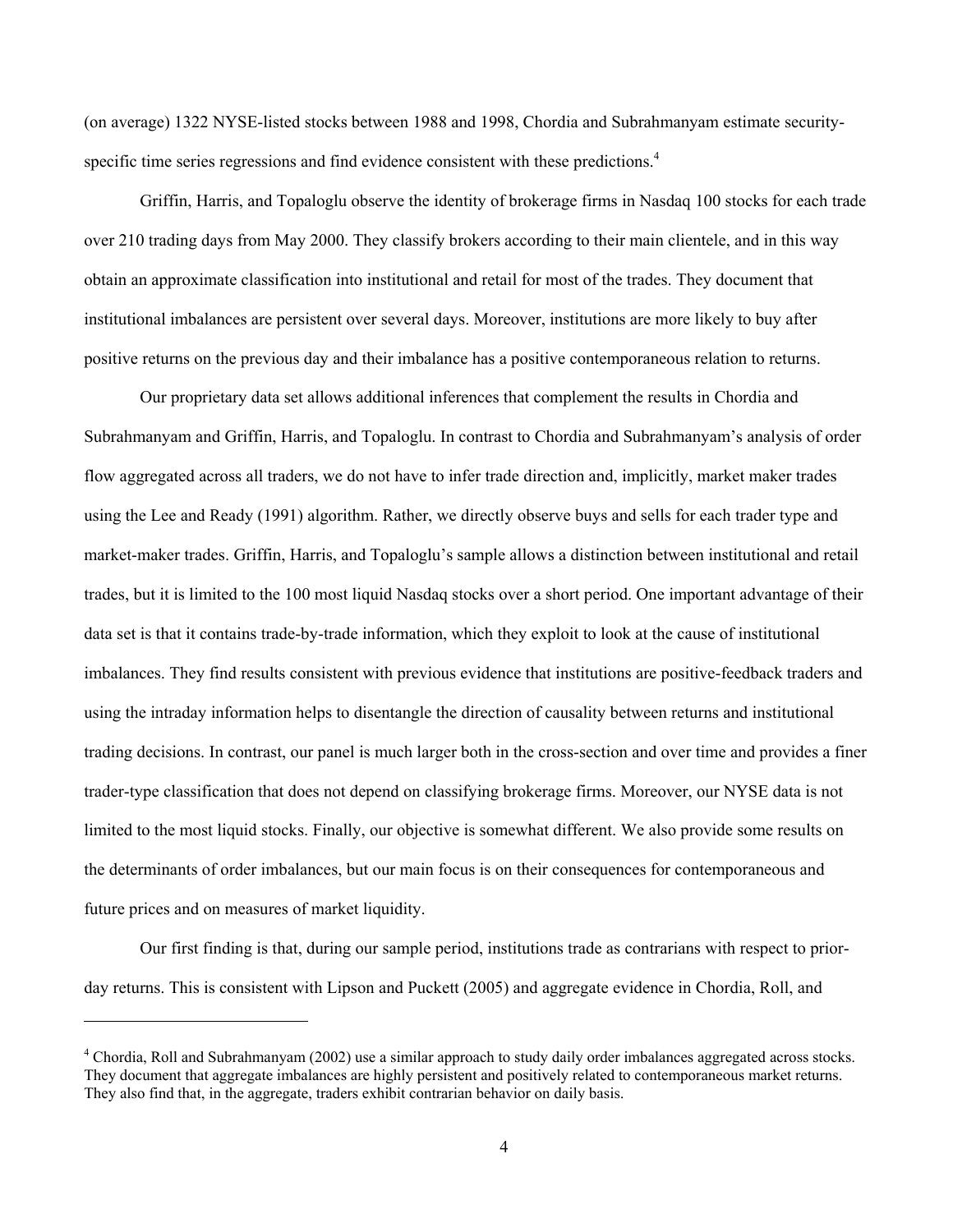Subrahmanyam (2002), but contrary to the Nasdaq evidence in Griffin, Harris, and Topaloglu (2003). We further show that, for the largest size quartile, institutions are momentum traders with respect to market movements on the previous day. We argue that the countervailing effects of idiosyncratic and market returns could explain the differences between our results and those in Griffin et al., whose sample is limited to large firms during a period of substantial negative returns.

Second, we find that institutional imbalances are positively related to contemporaneous returns, controlling for market movements and persistence in imbalances. This suggests that institutional trading is associated with positive price impacts, as predicted by theory, and is consistent with a prevalence of informationbased trading. While our daily data limits inferences about information content, we show that the institutional price impact coefficient is positively related to cross-sectional proxies for information asymmetry. In particular, institutional imbalances have a greater effect on contemporaneous returns in stocks with high effective spreads, controlling for firm size. This could indicate that information is an important driver of the effect that institutional imbalances have on prices, but it is also consistent with an inventory effect: if market makers hold undesirable inventory levels, liquidity would be limited, causing high spreads and larger effects of trading on returns. To disentangle these two explanations, we decompose effective spreads into a temporary price impact (likely associated with inventory effects) and a permanent component (likely associated with information in order flow). We find that institutional order imbalances have a greater effect on returns when permanent price impacts are large, even when controlling for inventory effects. Therefore, information appears to play a more prominent role than inventory effects in explaining how institutional trading affects prices.

Third, institutional imbalances have explanatory power for next-day returns. This also suggests that institutional trading is, at least in part, information based. We note that this predictive ability cannot be exploited to generate abnormal trading profits, because information on trader groups is confidential and not even disclosed ex post. No trader (including specialists) can observe the trader type and base his own trading on specific types' order flow.

About one quarter of institutional trading is in form of program trades, and we document that this order type plays a special role during our sample period. Institutions choose endogenously between a regular order and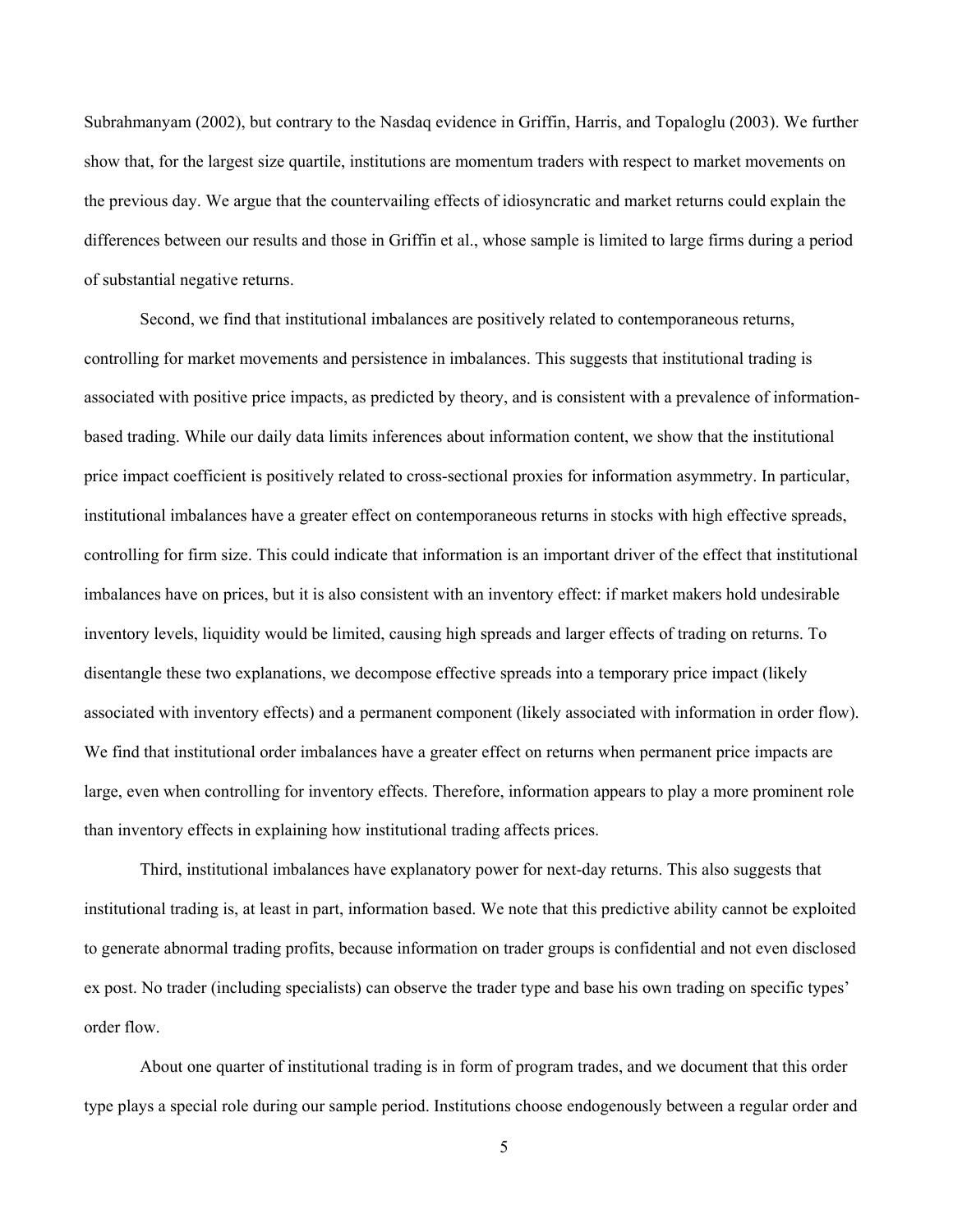a program trade. Our priors are that program trades are unlikely to be motivated by firm-specific private information, and that their relationship to prices differs from the one we find for regular institutional imbalances. This is strongly supported by the evidence. While program-trade imbalances also tend to be contrarian, they have a negative relationship to contemporaneous returns. This suggests that institutions use program trades when they have little information and provide liquidity to other traders by trading passively.

Consistent with Kaniel, Saar, and Titman (2004), we show that individuals also trade as contrarians. Kaniel et al. infer that individuals provide liquidity to institutions and we provide evidence consistent with this claim. Specifically, we show that individual order imbalances have a negative effect on contemporaneous returns, consistent with liquidity provision. While individuals, therefore, buy and sell at different times than institutions, their imbalances also have predictive power for next-day returns. But individuals provide only 5% of trading volume, so that they alone cannot satisfy the imbalances of informed institutional traders. Our results suggest that the remaining imbalance is filled by other institutional traders who use program trades (which account for about 20% of trading volume). The remaining imbalance is filled by specialists and other market makers.

The rest of this paper is organized as follows. We describe the data, sample selection, and variables in Section I. Section II contains the main empirical tests and Section III concludes.

# **I. Data and sample construction**

We use proprietary data from the New York Stock Exchange that allows us to separately observe buy and sell transactions for different trader types. These data cover all securities traded on the NYSE between January 2000 and April 2004 and are based on the NYSE's Consolidated Audit Trail Data (CAUD), which provide information on nearly all trades executed at the NYSE. CAUD are the result of matching trade reports to the underlying order data – for each trade, they show the executed portion of the underlying buy and sell orders. Each component is identified by an account-type variable that gives some information on trader identity. Providing the account type classification is mandatory for brokers (although it is not audited by the NYSE on a regular basis). Different regulatory requirements include obligations to indicate orders that are part of program trades, index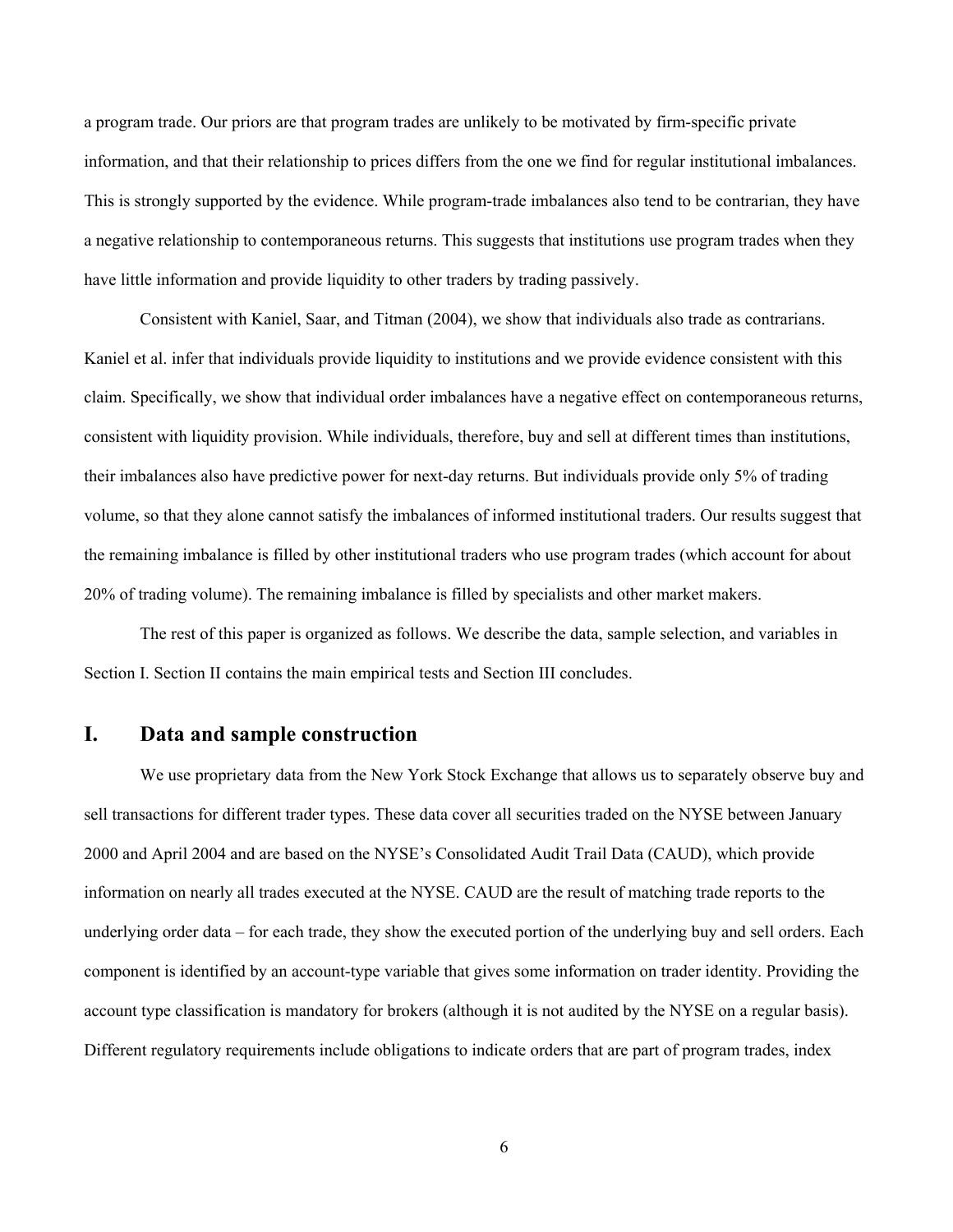arbitrage program trades, specialist trades, and orders from other market makers in the stock. Each of these categories is further divided into proprietary member trades, trades by retail customers, and agency trades.

The data set available for this study aggregates buy and sell volume separately for each day and security for certain combinations of account types, using the number of trades, share volume, and dollar volume. We exclude trades that are cancelled or later corrected, trades with special settlement conditions, and trades outside regular market hours. We can distinguish the following six account-type categories: individuals, institutions, regular institutional program trades, institutional index arbitrage program trades, non-NYSE market maker proprietary trades, and specialists. NYSE account types have been used in a handful of other papers. For example, using the same data set Kaniel, Saar, and Titman (2004) investigate retail trading and Boehmer and Kelley (2005) look at the relationship between informational efficiency and institutional trading. Boehmer, Jones, and Zhang (2005) analyze differences in the informativeness of short selling across account types.

We match the NYSE data to security information from the Center for Research in Security Prices (CRSP) and obtain daily returns, market capitalization, and consolidated trading volume. Our sample includes only domestic, single-class common stocks. Once a security is delisted or its monthly average price falls below \$1 or rises above \$999, it is subsequently dropped from the sample. Next, we obtain all primary market prices and quotes from TAQ that satisfy certain criteria.<sup>5</sup> For each stock, we aggregate all trades during the same second that execute at the same price and retain only the last quote for every second if multiple quotes were issued. We require that the monthly average number of daily transactions for a stock be greater than 20. In addition, a stock has to have at least 100 consecutive trading days to be included in the empirical time-series analysis. This procedure leaves 1,300 different firms over the sample period. Unless noted otherwise, all tests involving daily returns are based on end-of-day quote midpoint returns computed from TAQ. We obtain qualitatively identical

 $\overline{a}$ 

 $<sup>5</sup>$  We use trades and quotes only during regular market hours. For trades, we require that TAQ's CORR field is equal to zero,</sup> and the COND field is either blank or equal to \*, B, E, J, or K. We eliminate trades with non-positive prices or sizes. We also exclude a trade if its price is greater than 150% or less than 50% of the price of the previous trade. We include only quotes that have positive depth for which TAQ's MODE field is equal to 1, 2, 3, 6, 10, or 12. We exclude quotes with non-positive ask or bid prices, or where the bid price is higher than the ask price. We require that the difference between bid and ask be less than 25% of the quote midpoint.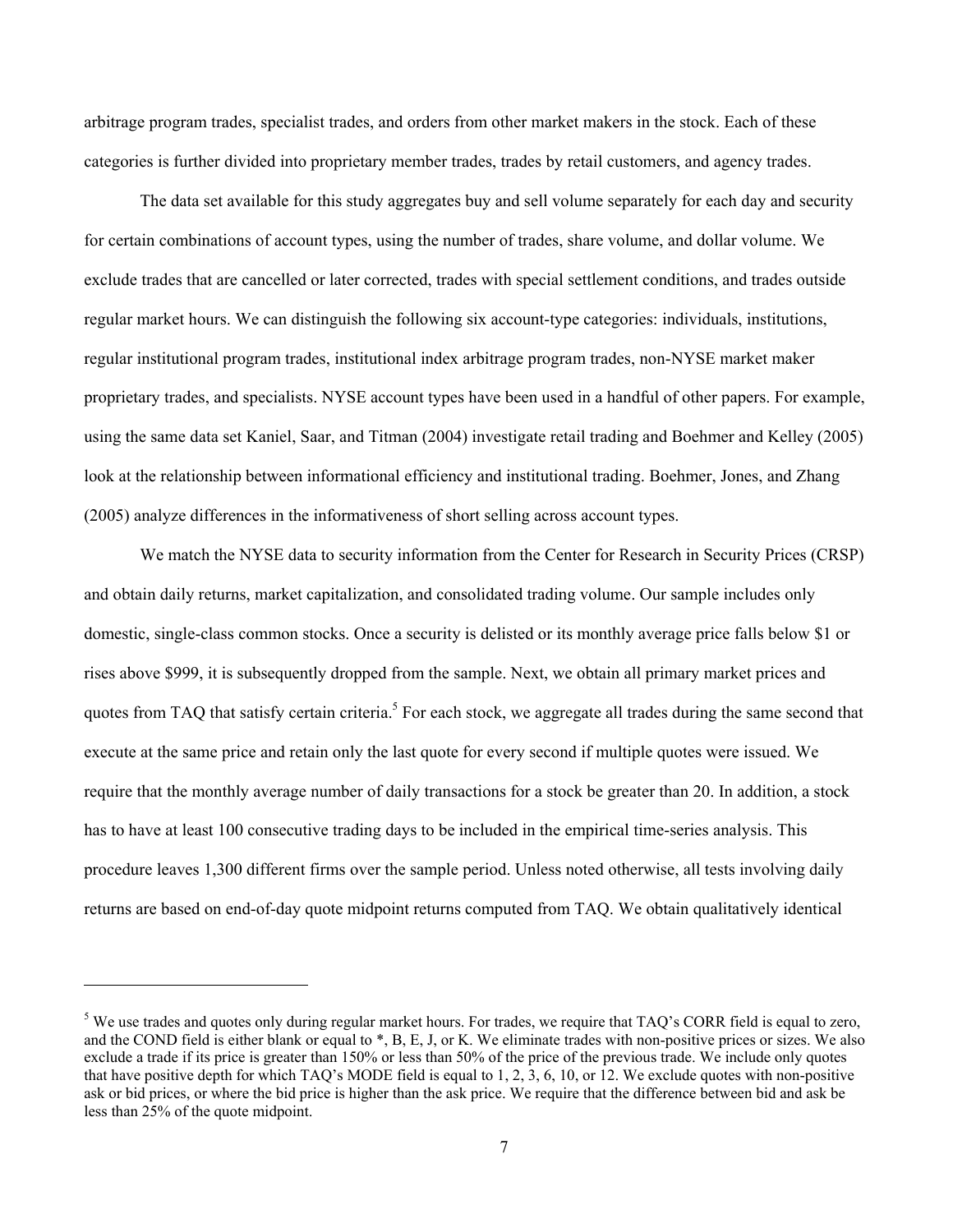results using close-to-close returns from CRSP, but prefer the midpoint returns to abstract from bid-ask bounce in transaction-price returns.

#### *I.1 Measuring order imbalances*

Similar to Chordia, Roll, and Subrahmanyam (2002) and Chordia and Subrahmanyam (2004), we compute three measures of order imbalance for each trader group-stock-day observation: the number of buy transactions less the number of sell transactions of a trader group scaled by the total number of trades, the number of shares bought less the number of shares sold by a trader group scaled by total share volume, and a trader group's dollar volume of buys minus sells scaled by total dollar volume. Scaling order imbalances by a type's trading activity standardizes the imbalance measures across stocks. We use a volume-based normalization (rather than shares outstanding) for two reasons. First, we believe it is preferable to standardize a flow measure by a flow measure. Second, we wish to abstract from volume effects in order imbalances to better focus on the relative imbalances across different trader groups.

Our measures of order imbalances are similar to those used in Griffin, Harris, and Topaloglu (2003), but differ in important ways from the TAQ-based measures used in Chordia, Roll, and Subrahmanyam (2002) and Chordia and Subrahmanyam (2004). TAQ provides information on executed trades, so by construction there is precisely one share bought for every share sold. Therefore, a direct measure of imbalances between demand and supply is not available – shares bought always equal shares sold. Researchers get around this issue by defining order imbalances in terms of order aggressiveness. TAQ does not provide information on trade direction – it has to be inferred from approximate algorithms such as Lee and Ready (1991). Based on this algorithm, a trade executed at a price higher (lower) than the prevailing quote midpoint is classified as a buyer- (seller-) initiated. If the transaction price equals the quote midpoint, it is classified as buyer- (seller-) initiated if the transaction price is above (below) the previous transaction price. This procedure seeks to identify the active side of the trade, that is, the trader who is less patient and therefore pays the spread. In practice, the active side is likely to be a trader using a marketable order; the passive side could be a limit-order trader or a market maker. Order imbalances based on only the initiating side then provide a measure of the relative impatience of buyers and sellers. This makes economic sense, because one can imagine a latent pool of liquidity that becomes available when the premium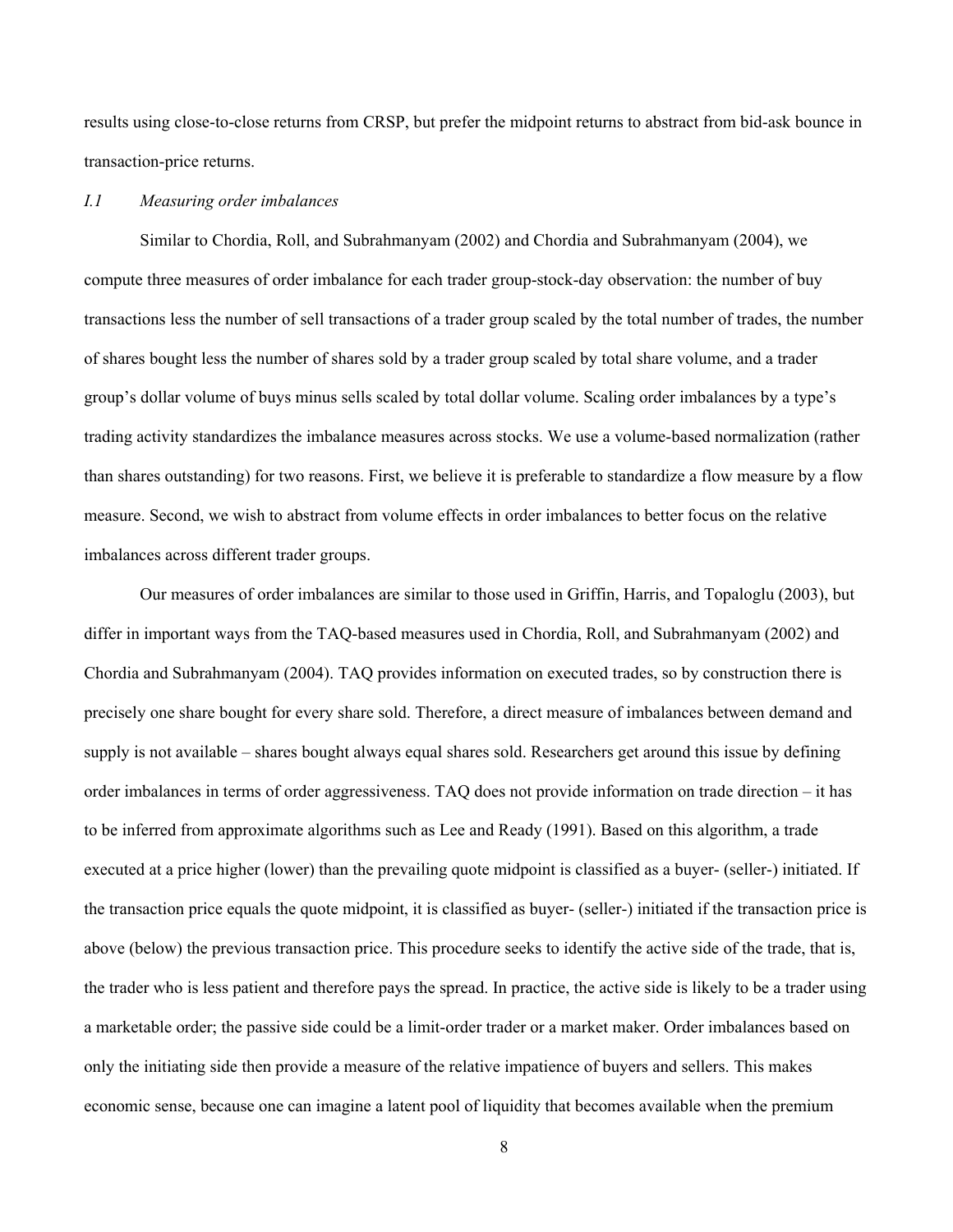offered by an impatient trader becomes sufficiently large. An impatient trader can access this latent liquidity by offering better prices than currently available.

Defining imbalances in terms of trader aggressiveness has two disadvantages. First, the Lee and Ready (1991) algorithm is known to be somewhat inaccurate. Lee and Radhakrishna (2000) show that 40% of NYSE trades cannot be classified at all, and 7% of the remaining trades are not classified correctly. Second, we need to assume that all traders who intend to achieve a certain portfolio position use marketable orders. While this assumption is relatively innocuous on a trade-by-trade basis, it becomes problematic when traders have longerterm horizons and use different order types to achieve their trading targets. Evidence suggests that traders do indeed use complex strategies to achieve trading objectives. In an experimental study, Bloomfield, O'Hara and Saar (2005) find that traders switch among order types based on the value of their information. Kaniel and Liu (2005) show that informed traders may prefer to use limit orders depending on the horizon of their information. Order switching affects inferences from TAQ-based imbalances. To illustrate this point, suppose a portfolio manager sets a trading target for the day of 100,000 IBM shares and no other active traders are in the market. To achieve this position, his strategy need not be limited to marketable orders. For example, he might initially try to obtain the position at low cost by placing passive limit orders, which may attract some sellers. But if execution rates are low, he may resort to marketable orders towards the end of the trading day. Another example is the prevalence of VWAP trading, where traders aim at achieving an average execution price that equals the volumeweighted price (VWAP) over the same period. In both cases, the true order imbalance is 100,000 shares, but the TAQ-based imbalance could be very different, depending on the fraction of trades using marketable orders. As these simple examples illustrate, TAQ-based imbalances may not capture true imbalances when traders use complex strategies.

In this paper, we use a different approach that is not sensitive to order choice or to misclassification associated with trade-signing algorithms. While our data is also trade-based, so aggregate demand equals aggregate supply, this is not true within individual trader types. For each trading day and each security, we observe imbalances that reflect the entire buying and selling activity for each trader type, including the specialist. For example, suppose retail buyers purchase *N* shares from institutions; in this case, the aggregate imbalance is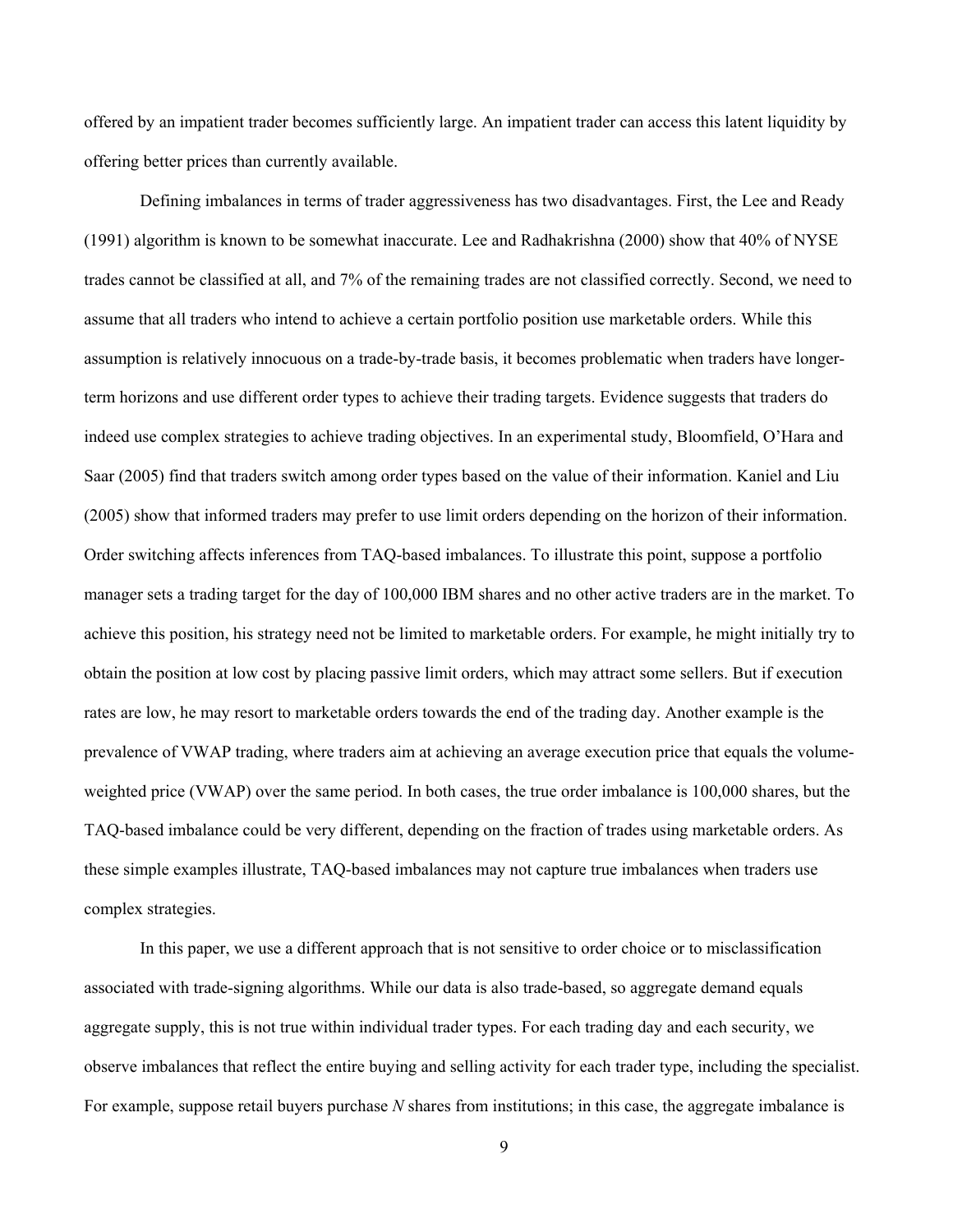zero, but we would observe a retail imbalance of *N* and an institutional imbalance of -*N*. Consistent with the evidence in Kaniel and Liu (2005), our approach implicitly assumes that market and limit orders can both affect price.

### *I.2 Characteristics of order imbalances*

We summarize the trading activity and order imbalances for our sample in Table 1. For each trader type, we compute cross-sectional averages of time-series means. Panel A shows that institutions account for the bulk of the trading: regular institutional share volume averages 56% of twice total volume, and program/index arbitrage program trading account for 19% and 1.6%, respectively. Retail traders account for 5% of volume, other market makers for 0.7%, and specialists for about 18%. These averages are similar in terms of dollar trading volume. Compared to the percentages of trades, we see that institutional trades tend to be larger than the average, while program trades are somewhat smaller. Consistent with Madhavan and Sofianos (1998), we note that specialists do not always take the opposite side of externally initiated trades, which would imply a participation rate of 50%. This implies that a substantial fraction of trading is among market participants.

Panel B of Table 1 reports mean levels of order imbalances for each trader type. Institutions are net buyers over the sample period, whether using regular or program trades (the negative imbalance in terms of transactions indicates that institutional buys tend to be larger than institutional sells). The three remaining groups are net sellers. Panel C of Table 1 presents mean order imbalance scaled by the corresponding type-specific measure of total trading volume. Again, we observe that institutions are net buyers in terms of share and dollar volume, regardless of order type. One difference to the levels in Panel B is that specialists are net buyers based on scaled order imbalances. This could be due to relatively high buying activity from specialists for less actively traded stocks. If the public tries to sell these less liquid stocks, specialists are more likely to step in to provide liquidity by buying from an outside trader. Consistent with a policy that seeks to minimize inventory, we note that specialists' average imbalance is small relative to those of other traders.

# *I.3 Cross correlations of order imbalances among trader groups*

Table 2 shows imbalance correlations across trader groups. We compute the time-series correlation for each stock and then average across stocks. The three different imbalance measures generally provide comparable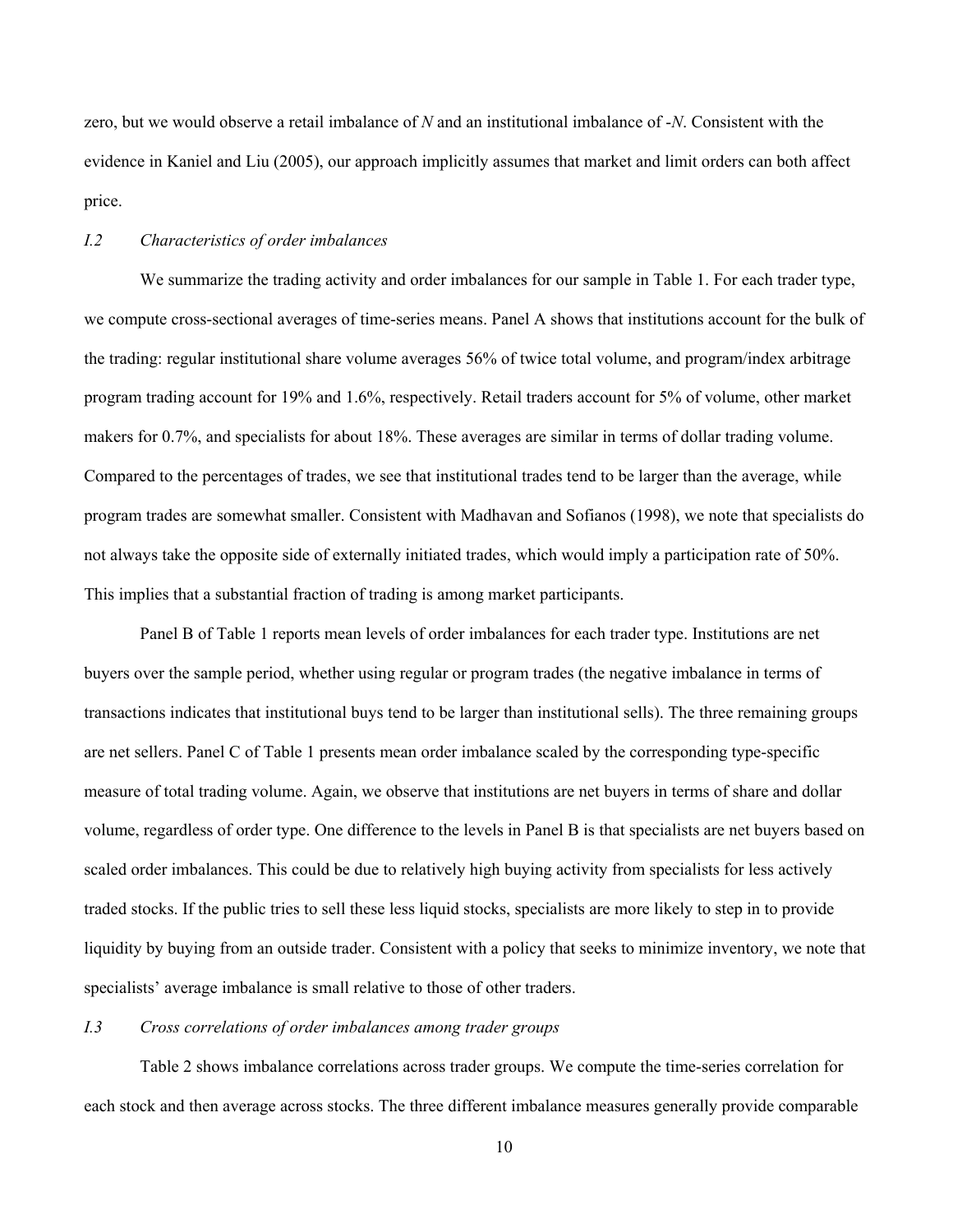results, and we make a couple of interesting observations. First, with the exception of index arbitrage trades, specialists' imbalances are negatively correlated with those of each other group. This is what we would expect if their trading is mainly passive, that is, specialists engage in market making activity and provide liquidity when orders arrive. Second, institutions trade in the opposite direction as individuals. This is consistent with the Kaniel, Saar, and Titman's (2004) interpretation that individuals provide liquidity to institutions, although the simple correlations do not reveal whether institutions or retail are the more active side. Third, institutions appear to decrease their regular trading when they use program trades. This suggests that program trades serve a specific purpose – we will return to this issue later on.

The table also shows the correlation between imbalances and contemporaneous returns. Consistently across different measures, specialist imbalances are strongly and negatively correlated with returns. This is again an expected consequence of market making – as other traders buy, for example, they drive up price and specialists sell in the course of liquidity provision. Again consistent with Kaniel, Saar, and Titman's interpretation, individuals also seem to provide liquidity in that their imbalances are negatively correlated with returns. Most interesting are the three institutional types. Focusing on one of the volume measures in Panel B or C, regular institutional trades and index arbitrage trades are moving with the market. In contrast, program trades are moving against the market. This suggests that institutions use regular orders when they are trading actively. Index arbitrage trades attempt to exploit potentially short-lived price discrepancies between derivative and cash markets; therefore, they are also active trades that move price in the direction of trading. In contrast, institutions appear to use program trades primarily when they are trading passively and therefore program trades seem to provide liquidity. Of course, the correlation evidence presented here is only suggestive and we address each of these issues more rigorously below.

### *I.4 Persistence of order imbalances*

Chordia and Subrahmanyam (2004) report that TAQ-based order imbalances are highly persistent on a daily basis. They suggest that this is because traders split order to minimize price impact. Order splitting is typically attributed to large traders, such as institutions (Keim and Madhavan, 1995; Chan and Lakonishok, 1995). Table 3 shows evidence consistent with this claim: regular institutional trades and program trades are highly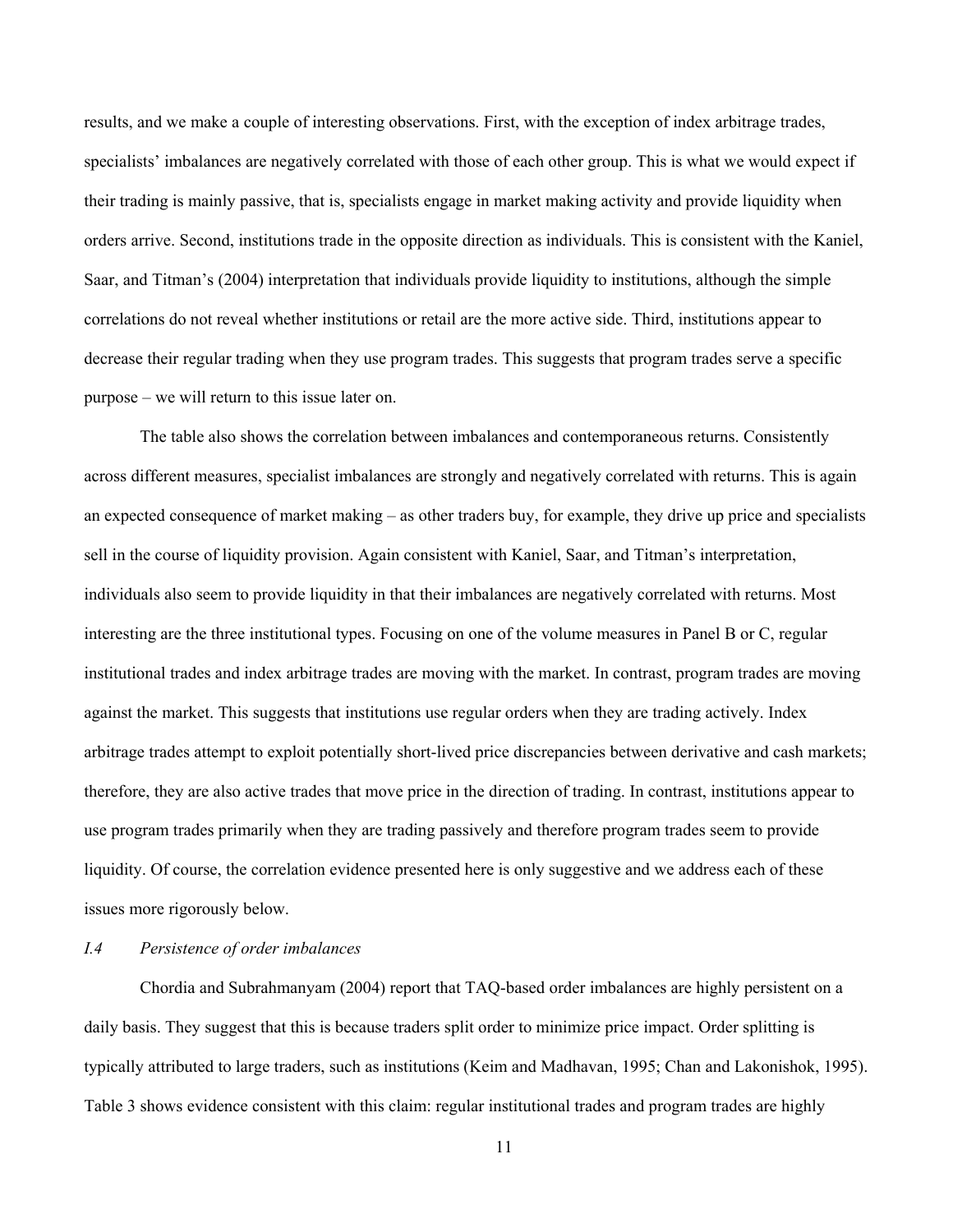persistent. Individual trades, however, show even stronger persistence, consistent with the Nasdaq evidence in Griffin, Harris, and Topaloglu (2003). We measure the weakest persistence for index arbitrage trades; this makes sense if these traders' motives are short-lived. Specialists are the only trader type with negatively autocorrelated (volume-based) imbalances. This is consistent with inventory management – when specialists accumulate a long inventory position, for example, they are more likely to sell on the subsequent day.

# **II. The relationship between order imbalances and returns**

Microstructure theory suggests that informed traders impact stock prices (Kyle, 1985; Glosten and Milgrom, 1985). We also know from previous analysis that different market participants are differentially informed and have different trading motives, and therefore their orders are likely to have a different relationship to price changes. While several studies examine institutional influence on returns (see, for example, Keim and Madhavan, 1995; Chan and Lakonishok, 1995; Griffin, Harris, and Topaloglu, 2003; Boehmer and Kelley, 2005), fewer studies examine the influence of retail trading (see Jones and Lipson, 2004; Kaniel, Saar, and Titman, 2004), and little is known about how program trading and specialist activity are related to returns. In this section, we analyze the dynamic relationship between imbalances and returns for the different trader types in three different ways. First, we test how past price changes affect imbalances. These tests allow inferences on the determinants of order imbalances. Second, we estimate the price impact of imbalances. Using regressions of returns on contemporaneous imbalances, we make inferences about which traders demand and which traders supply liquidity. Purchases on positive-return days are likely to demand liquidity, while purchases on negativereturn days are likely to supply liquidity (and vice versa for sales). Third, we estimate simple predictive regressions that relate returns to imbalances on the previous day. These tests allow inferences on the information of traders in the different groups.

Following Chordia and Subrahmanyam (2004), we estimate time-series regressions for each stock and conduct inferences on the cross-section of estimated coefficients. For each security-specific regression, we require at least 100 valid observations. Extending Chordia and Subrahmanyam's analysis, we estimate separate models for each trader type. The Fama-MacBeth approach alleviates problems with autocorrelated errors in the time-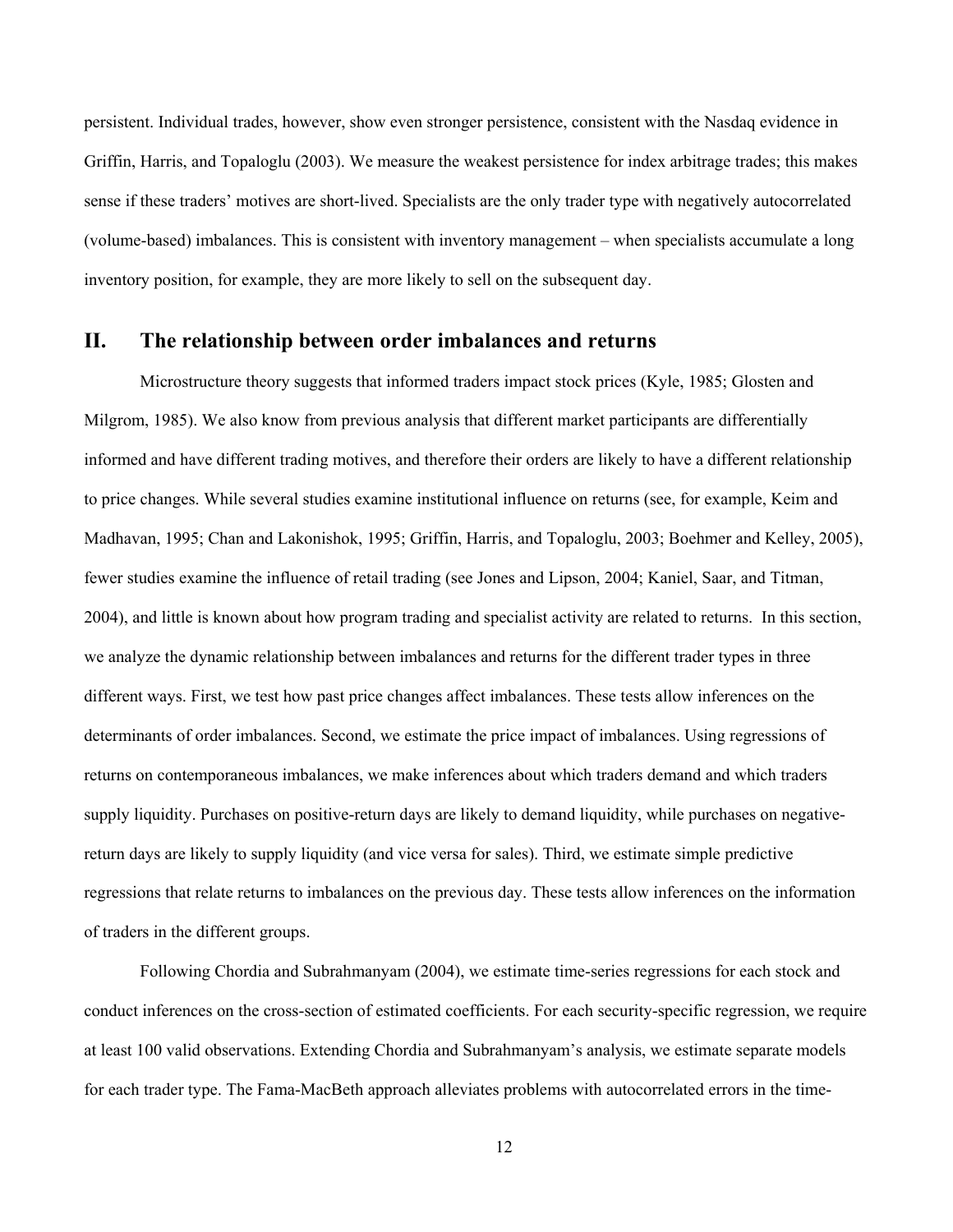series regressions, but cross-sectional correlation could affect the standard errors we use to construct test statistics. Although the cross-sectional correlations in most regression specifications turn out to be quite small, we correct all test statistics for cross-sectional correlation using the procedure described in Chordia and Subrahmanyam  $(2004).$ 

From here on, we report only results based on share-volume imbalances, which we believe best capture the essence of the argument based on Kyle (1985) and Glosten and Milgrom (1985) that order imbalances are related to returns. We have repeated all regressions using scaled imbalances defined in terms of transactions and dollar volume. Our results do not qualitatively change across measures and we note differences where applicable.

# *II.1 Determinants of order imbalances*

To determine how order imbalances on day *t* depend on past returns, we estimate the following timeseries regression for each trader type:

$$
OIB_{it} = \alpha_i + \sum_{k=1}^{5} \beta_{ik} R_{i,t-k}^* + \sum_{k=1}^{5} \gamma_{ik} R_{m,t-k} + \sum_{k=1}^{5} \delta_{ik} OIB_{i,t-k} + \varepsilon_{it}
$$
(1)

where *OIB* is the scaled trader-type specific share imbalance,  $R<sub>m</sub>$  is the equally-weighted close-to-close midpoint return across all sample stocks, and  $R_i^*$  is the residual from a time-series regression of  $R_i$ , the close-toclose midpoint returns for stock *i*, on *R*m. We employ close-to-close midpoint returns to mitigate the effect of bidask bounce on returns, although we obtain qualitatively identical results using returns based on closing prices from CRSP. Decomposing returns into market and idiosyncratic returns allows us to separately assess each component's effect on order imbalances.

We first estimate a restricted variant of Equation (1) that replaces the  $R_i^*$  and  $R_m$  by the respective weekly returns preceding day *t*. Panel A of Table 4 presents cross-sectional mean and median coefficients for the restricted model and Panel B presents the unrestricted model. Consistent with Table 2, both regressions show that specialists' order imbalances tend to be negatively autocorrelated, and those of all other trader types are positively autocorrelated.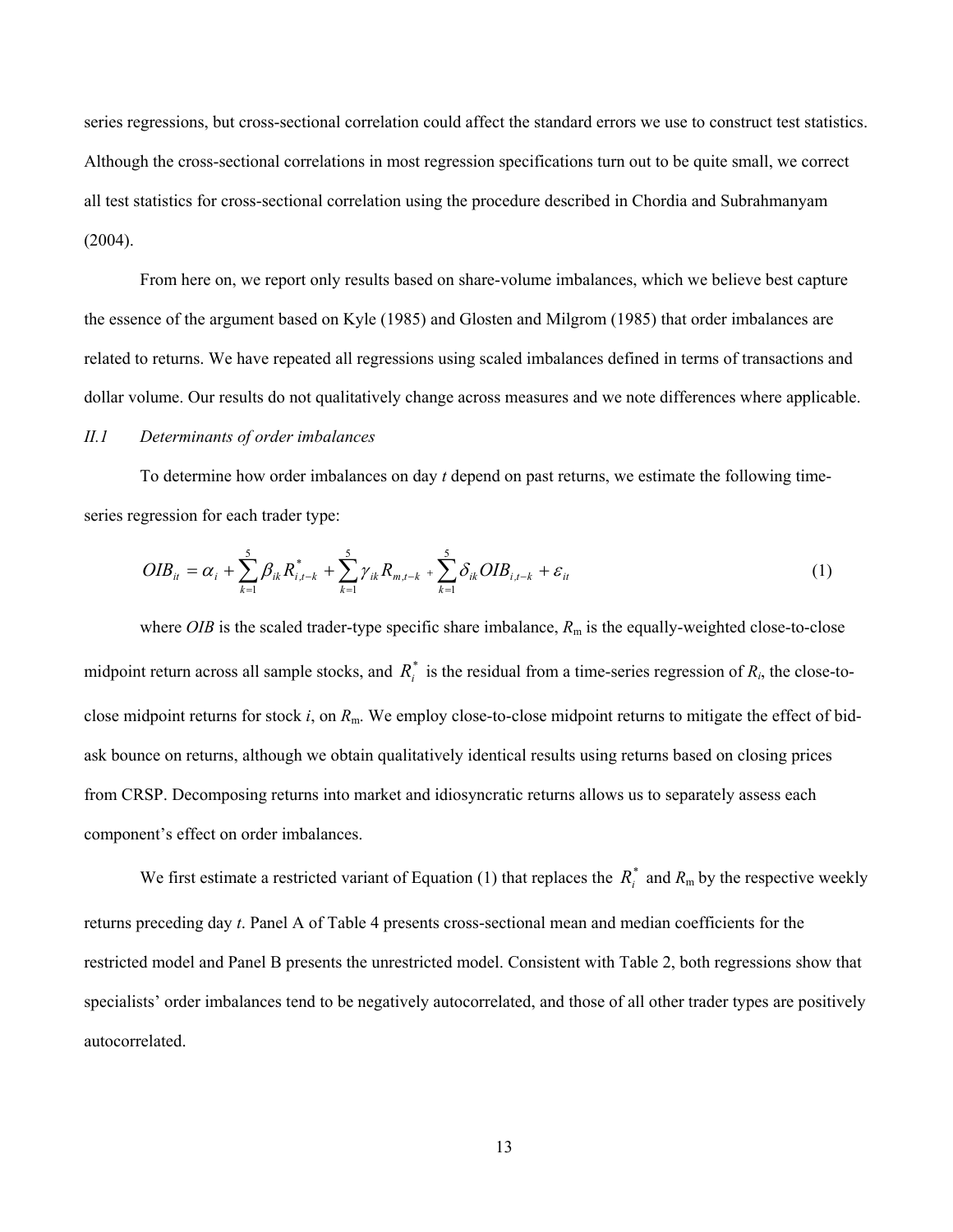We show that institutions trade as contrarians relative to past returns. In fact, comparing the magnitude of coefficients, institutions show the strongest contrarian response among all trader types when using regular trades. Contrarian behavior with respect to security-specific past returns is less pronounced when institutions use program trades, and it is not visible when they engage in index arbitrage. Our results contrast to Griffin, Harris, and Topaloglu's (2003) findings, who argue that institutions are trend chasers on a daily basis. But our results are consistent with Lipson and Puckett (2005), who study pension fund order imbalances on volatile days and find that pension funds are contrarian traders. They are also consistent with the evidence presented in Chordia, Roll and Subrahmanyam (2002), who find that aggregate trade-based order imbalances are contrarian. In Panel B, we show that the contrarian behavior is primarily driven by returns on the previous two days.

Consistent with Kaniel, Saar, and Titman (2004), we find that individuals trade as contrarians relative to a stock's returns during the previous week. Only specialists trade in the direction of previous-week returns, apparently in response to the contrarian demand by the other trader types.

While regular institutional and individual imbalances are not sensitive to market returns, we find that institutional program and index arbitrage imbalances are also contrarian with respect to market returns. In fact, these imbalances are more sensitive to market returns than to idiosyncratic returns. This is a notable and intuitive result, suggesting that institutions use program trades to respond to market movements.

Panel C demonstrates that the return effects are present in each size quartile (size quartiles are based on the time-series average market value of equity). Only the largest firms (quartile 4) show somewhat different coefficients on market returns. In this quartile, institutions and individuals are still contrarian with respect to idiosyncratic returns, but they are momentum traders with respect to market returns. The counteracting influences of market and security returns in the top size quartile could potentially explain the differences between our results and those in Griffin, Harris, and Topaloglu, because they do not allow market returns to affect order imbalances.<sup>6</sup>

<sup>&</sup>lt;sup>6</sup> Griffin, Harris, and Topaloglu control for market movements by regressing order imbalances on excess returns, defined as security returns net of market returns. When we repeat this approach on our data, the coefficient on excess returns are very similar to those reported in Table 4. In particular, institutional imbalances are still significantly negatively related to past (excess) returns. Therefore, allowing the coefficient on market returns to vary does not cause the different results. We also obtain similar results when we include unadjusted security returns (and omit market returns).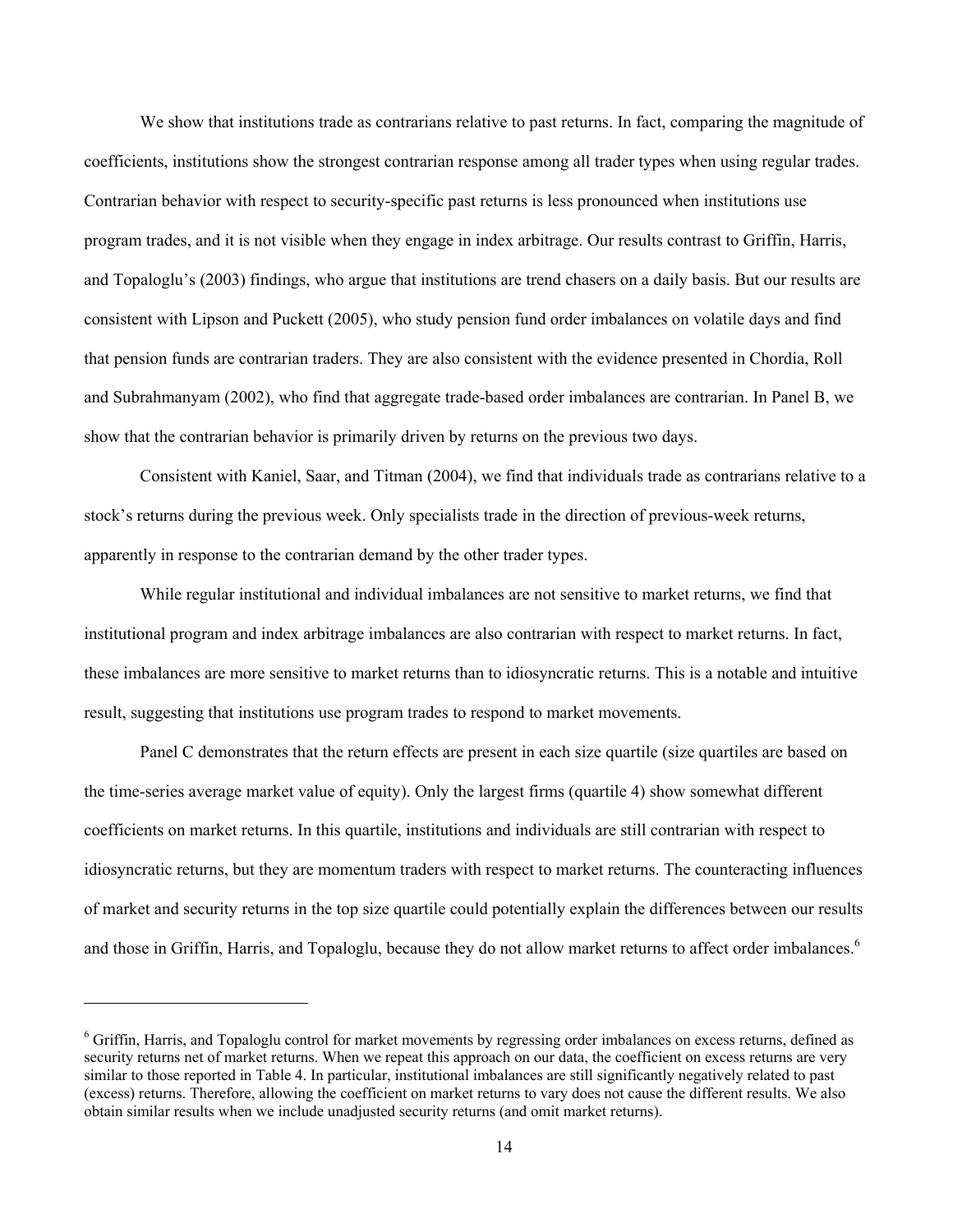Their sample consists of all Nasdaq 100 stocks between May 1, 2000 and February 28, 2001. During this period, the Nasdaq 100 index declined by 50.7%. If institutional trading decisions depend on market returns, this pronounced decline should prompt large negative institutional imbalances. If the Nasdaq decline affected most securities in a similar (negative) way, we would expect a positive correlation between security returns and imbalances during this period. Therefore, it is possible that the momentum behavior documented in Griffin, Harris, and Topaloglu is driven by selling due to these pronounced market-wide price moves, and not a response to security-specific returns.

Finally, we note that our results are not inconsistent with cross-sectional institutional momentum patterns documented at the quarterly horizon (see Grinblatt, Titman, and Wermers, 1995, or the review in Sias, 2005), because decisions about long-term holdings could differ from decisions about daily trading strategies. This is an important distinction, because information on institutional holdings is only available with quarterly frequency. Our findings illustrate that more detailed information is necessary to obtain a more accurate picture on institutional trading decisions.

### *II.2 Price impact: order imbalances and contemporaneous stock returns*

In this section, we ask how daily order imbalances affect contemporaneous returns. This analysis allows inferences about potential differences in order aggressiveness, and, by implication, about differences in informedness and liquidity provision across trader types. In general, traders with short-lived information need to trade actively so their orders execute before their information gets otherwise impounded into prices. Impatient, active trades tend to move prices in the direction of the order. For example, a market buy order should lead to a price increase. In contrast, patient traders can afford to trade passively. For example, a limit buy order only executes once prices decline sufficiently. Upon execution, the active part of this trade (the sell order) should generally exert downward pressure on price. In this case, the buyer provides liquidity to the market. As a result, we expect a stronger positive relationship between imbalances and returns for trader types who, on average during a trading day, are more informed; we expect a negative relationship for trader types who, on average, supply liquidity to the market.

We estimate the following regression model: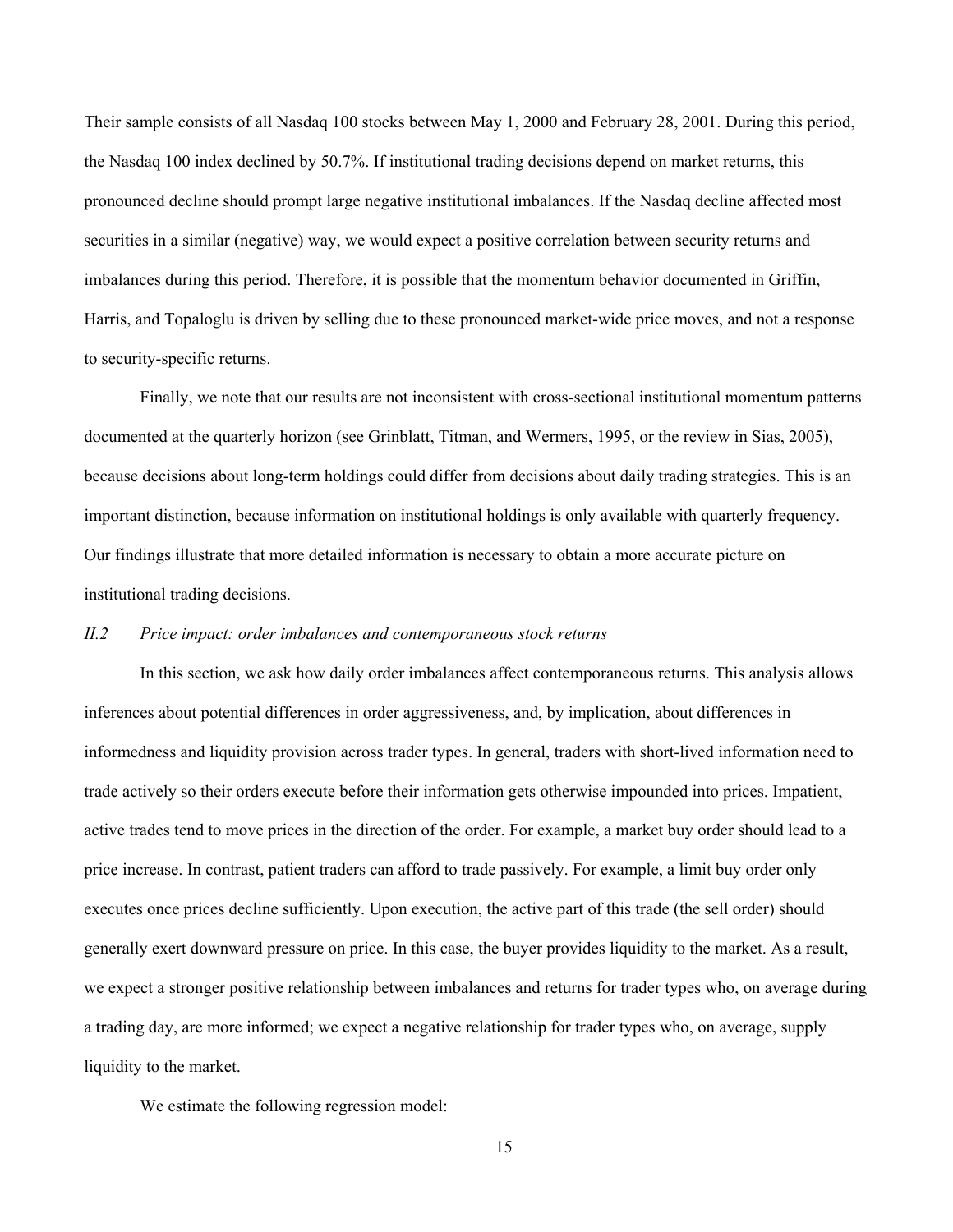$$
R_{it} = \alpha_i + \beta_i R_{mt} + \sum_{k=0}^{4} \gamma_{ik} OIB_{i,t-k} + \varepsilon_{it}
$$
\n(2)

where the variables are as defined in Equation (1). We believe it is important to control for market returns, because we would like to capture return movements that are idiosyncratic to the order imbalances we examine. We also repeat the estimation with a different risk adjustment and use the three Fama-French factors instead of market returns alone. The results are qualitatively identical and therefore not reported.<sup>7</sup>

Unfortunately, we do not have information on trader identity beyond the account types and cannot differentiate between institutions likely to have private information (perhaps hedge funds and other active traders) and others (such as index funds). For example, Keim and Madhavan (1995) document considerable heterogeneity in trading styles based on past price movements. Some institutions pursue trend-chasing strategies while others tend to adopt contrarian strategies; thus, the overall effect of institutional trading strategies on contemporaneous prices could also differ substantially. This naturally makes it difficult to isolate information-based trading by looking at institutions as a group.

Table 5 contains results on the relationship between imbalances and contemporaneous price changes. We report cross-sectional averages of the security-specific time-series coefficients. Controlling for persistence in order imbalances, the coefficient on contemporaneous institutional imbalances is positive. Thus, institutional buying is associated with a greater price increase than implied by the simple market-model adjustment, and institutional selling is associated with a greater price decline. This result is consistent with institutions having information that affects prices when they trade. The distribution of coefficients is somewhat skewed, however, because the median coefficient is not distinguishable from zero using a Wilcoxon test.

The effect of institutional imbalances on returns strongly depends on the order type institutions use. The mean effect of regular institutional trading is positive, indicating that the average institutional trader appears to

 $<sup>7</sup>$  A potential problem with this specification is that market returns are correlated with imbalances, as shown in Table 4, so</sup> model (2) is subject to multicollinearity. As a robustness check, we estimate a regression without market adjustment and another regression of excess returns (over *R*m) on current and lagged order imbalances and obtain qualitatively identical results in both cases. Therefore, we present results from  $(2)$  and do not impose the restriction that the coefficient on  $R<sub>m</sub>$  equal one.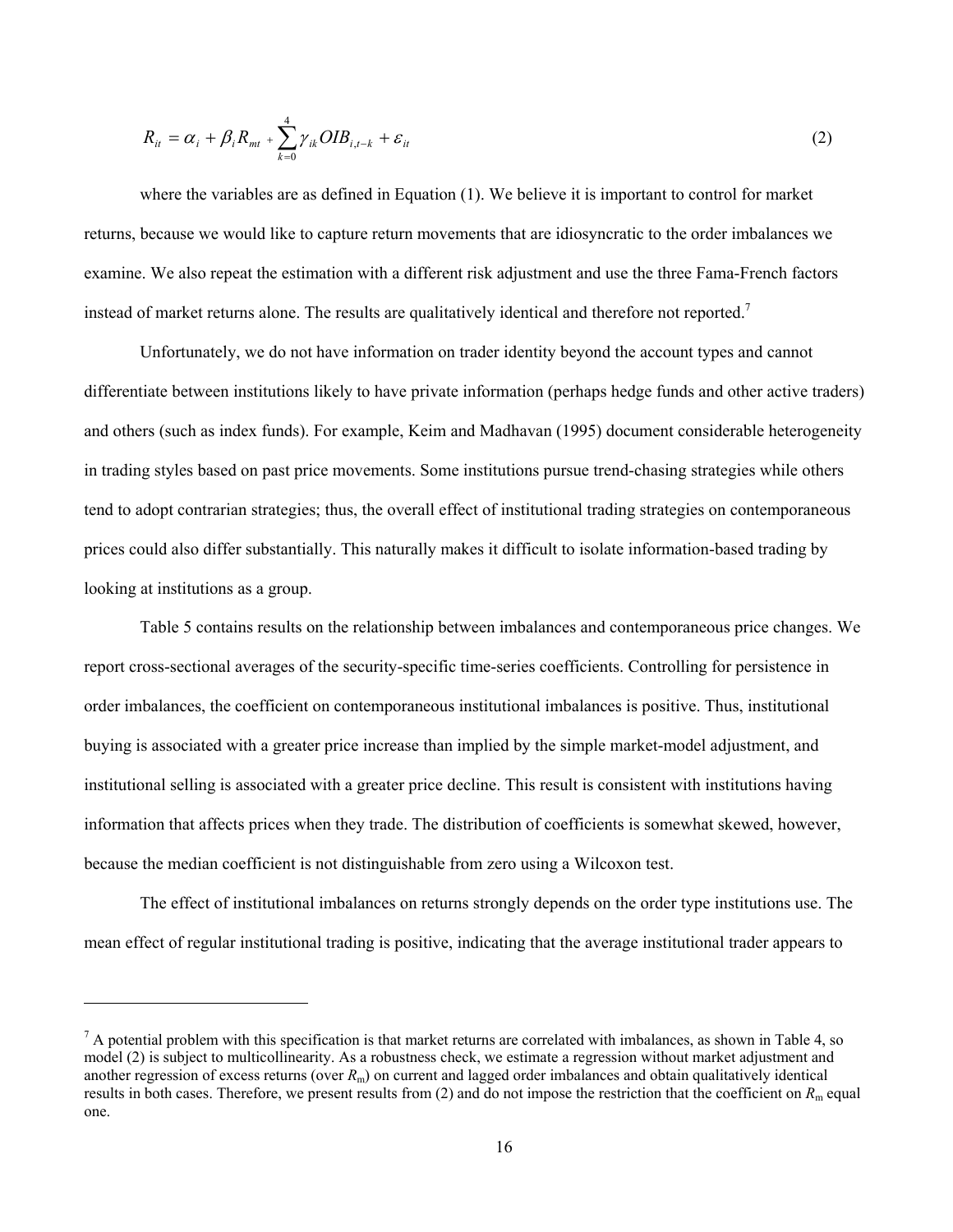move prices, but institutional program trade imbalances have a negative contemporaneous relationship to prices, and index arbitrage imbalances have no effect. These observations make economic sense. It is unlikely that program trades of either type are motivated by private information about individual securities, because they involve simultaneous orders in several different stocks. Moreover, institutions may use program trades to change the scale of their portfolio. For example, when institutions experience inflows or outflows, they could be indifferent between trading several specific stocks and prefer (initially) to change their holdings of those where they obtain the best price. This could be achieved by a passive trading strategy that places a set of limit orders for a range of stocks (which, for sufficient size and at least 15 stocks, would be classified as a program strategy). Depending on which orders execute, the institutions can then cancel the remaining orders and/or resubmit new ones to remain close to its desired target portfolio. Such a strategy would supply liquidity to the market, consistent with a negative price impact for program trades.

Individuals, specialists, and other market makers' imbalances have a significantly negative association with contemporaneous returns. These trader types appear to provide liquidity to the active institutional traders. The negative price impact for specialists and other market makers is what we expect from bona fide market making activities. The negative price impact for individuals is consistent with Kaniel, Saar and Titman (2004), who suggest that individuals provide liquidity to institutions. It is important that the negative contemporaneous relationship with returns does not imply that individuals and market makers lose, on average. If the price pressure generated by institutional traders is temporary, individuals and market makers can reverse their positions when the pressure subsides and earn the spread on their trades.

Panel B of Table 5 shows average price impact coefficients for the same model, but computed separately for each size quartile. Coefficients for individuals and market makers are largely consistent with those in Panel A, but the disaggregation provides a partial explanation for the skewness of institutional price impacts. Panel B shows that institutional price impacts differ significantly across size quartiles. Positive impacts are strongest in the smallest quartile. In fact, institutional imbalances cause price moves in small firms whether they arise from regular or program trades. The skewness in coefficients appears to be driven by the largest size quartile. It is well known that institutions tend to invest more in larger firms, so institutional trading in the small quartile could be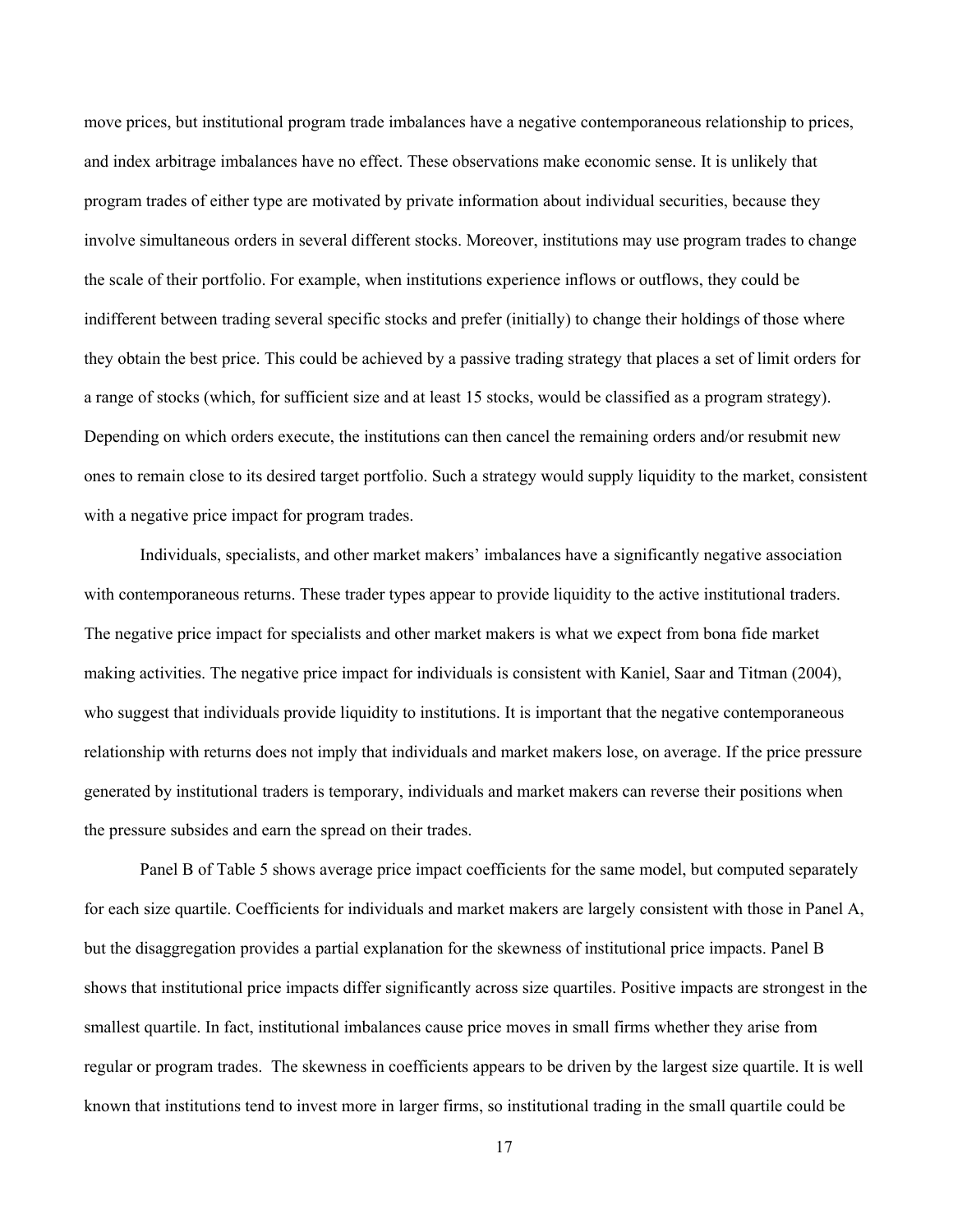dominated by information-based active traders. In the large quartile, information-based traders are likely to coexist with passive institutional traders, so the overall price impact coefficient is more ambiguous. We have no good explanation for why institutional price impacts are zero (with negative median) in the middle quartiles. Overall, we note that only individuals and market makers consistently do *not* move prices in the direction of their imbalances.

Lacking information on the type of institution, one way to address the heterogeneity across institutions is to relate firm-specific price impact coefficients to cross-sectional characteristics of the securities. If the positive coefficients arise because of information-based trading, we would expect them to be larger for firms that are characterized by greater information asymmetry. Following Llorente et al. (2002), we regress the price impact coefficients (the coefficient on *OIB (t)* in Panel A of Table 5) on proxies for information asymmetry. Higher information asymmetry is typically associated with greater relative effective spreads, defined as twice the absolute difference between the execution price and the quote midpoint prevailing when the trade was reported (see Bessembinder, 2003). However, effective spreads also increase for non-informational reasons. We attempt to separate the two effects by decomposing effective spreads into a temporary component (realized spreads) and a permanent component (the trade-to-trade price impact). Realized spreads are typically associated with inventory effects and are measured as the price change from the trade price to the quote midpoint five minutes after the trade (multiplied by -1 for sell-signed trades). Trade-by-trade price impacts provide an estimate of the degree of informed trading in a security and are defined as the change in quote midpoints from just before a trade to five minutes afterwards. We compute daily equally-weighted averages of these variables, and use their time-series averages as regressors. If information asymmetries are driving institutional price impact coefficients, we expect that they are positively related to the permanent component of spreads in the cross-section of stocks.

The estimates in Table 6 are broadly consistent with the information-based explanation for institutional price impact coefficients. Controlling for firm size, coefficients on effective spreads are positive. This suggests that institutional imbalances are associated with greater price impacts in stocks with greater information asymmetry. When we decompose spreads into temporary and permanent components, only the permanent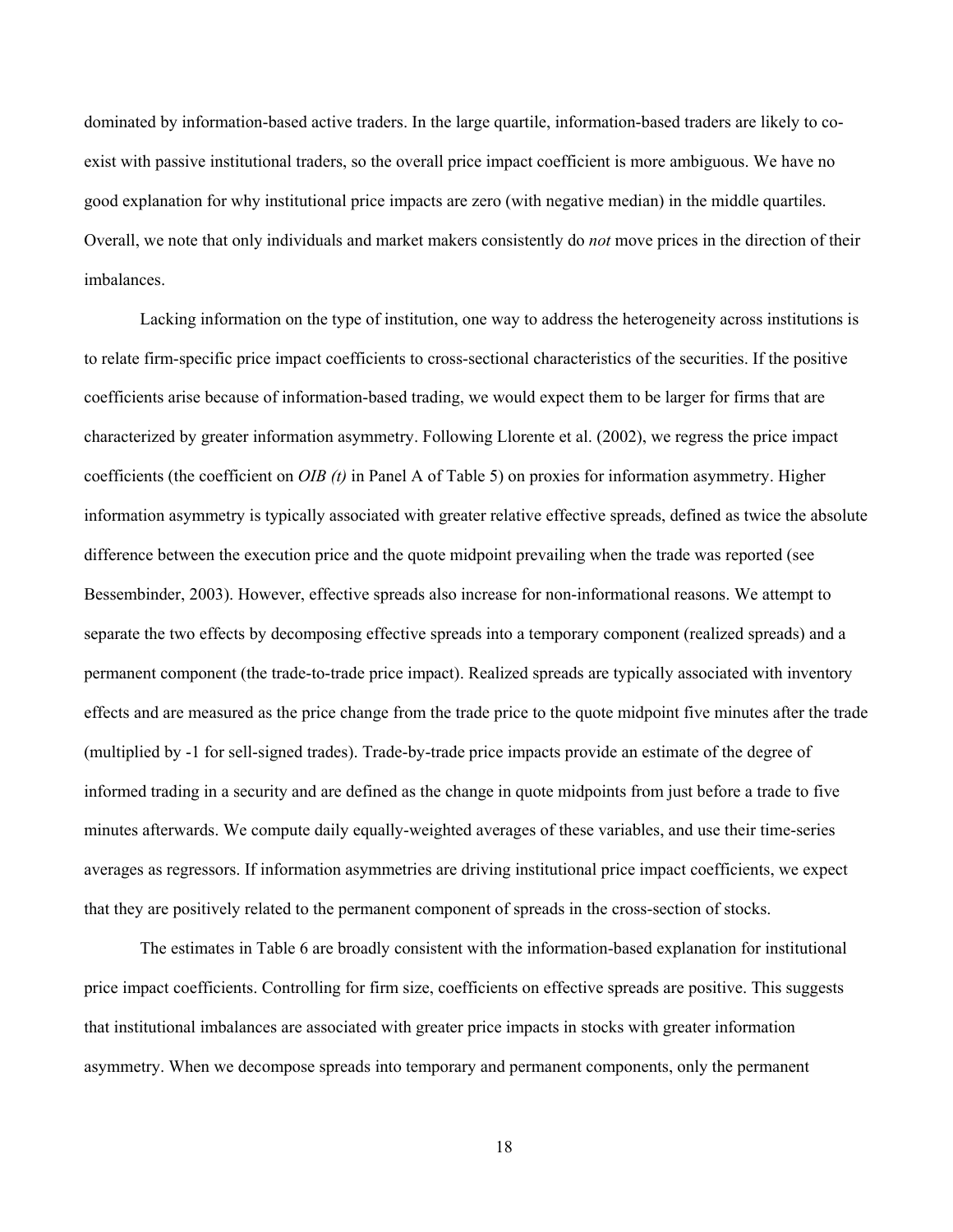component is related to institutional price impacts. Therefore, institutional price impacts are greater in stocks that are characterized by more informed trading activity.

### *II.3 Predictability: order imbalances and future stock returns*

A more direct way to evaluate the average information advantage of particular trader groups is to estimate return movements on the day following an order imbalance. Chordia and Subrahmanyam (2004) show that tradebased order imbalances predict next-day returns. In this section, we investigate which trader types are driving this predictability. There is some prior evidence of such predictive ability for certain traders. Guun and Gaun (2003) find that, in Australian markets, limit order imbalances have some predictability for returns. For the U.S., Boehmer, Jones, and Zhang (2005) show that institutional shorting activity is more informative than shorting by other trader types.

A positive relationship between current imbalances and future returns could also arise if traders split their order across days and the resulting autocorrelation in imbalances is not immediately reflected in prices. Evidence in Chordia, Roll, and Subrahmanyam (2005) shows, however, that at least for large stocks this is not the case – this type of information is rapidly impounded into prices. Despite predictability in imbalances over several days, they find little evidence of predictability in returns for intervals longer than about 30 minutes. Therefore, it is unlikely that order splitting alone could drive a positive relationship between imbalances and subsequent returns at the daily horizon. We also note that any apparent predictability based on trader-group specific imbalances could not be exploited by market participants, because information on group-specific order flow is not publicly disclosed.<sup>8</sup>

We estimate the following model:

l

$$
R_{i,t} = \alpha_i + \beta_i R_{mt} + \sum_{k=1}^{5} \gamma_{ik} OIB_{i,t-k} + \varepsilon_{it}
$$
\n(3)

where the variables are as defined in Equation (1). Similar to the forecast regression specifications used in Chordia and Subrahmanyam (2004), we regress a stock's return on five lags of a trader type's imbalances and the

 $8$  The specialist can observe whether an order is part of a program trade, but cannot see any of the other account types.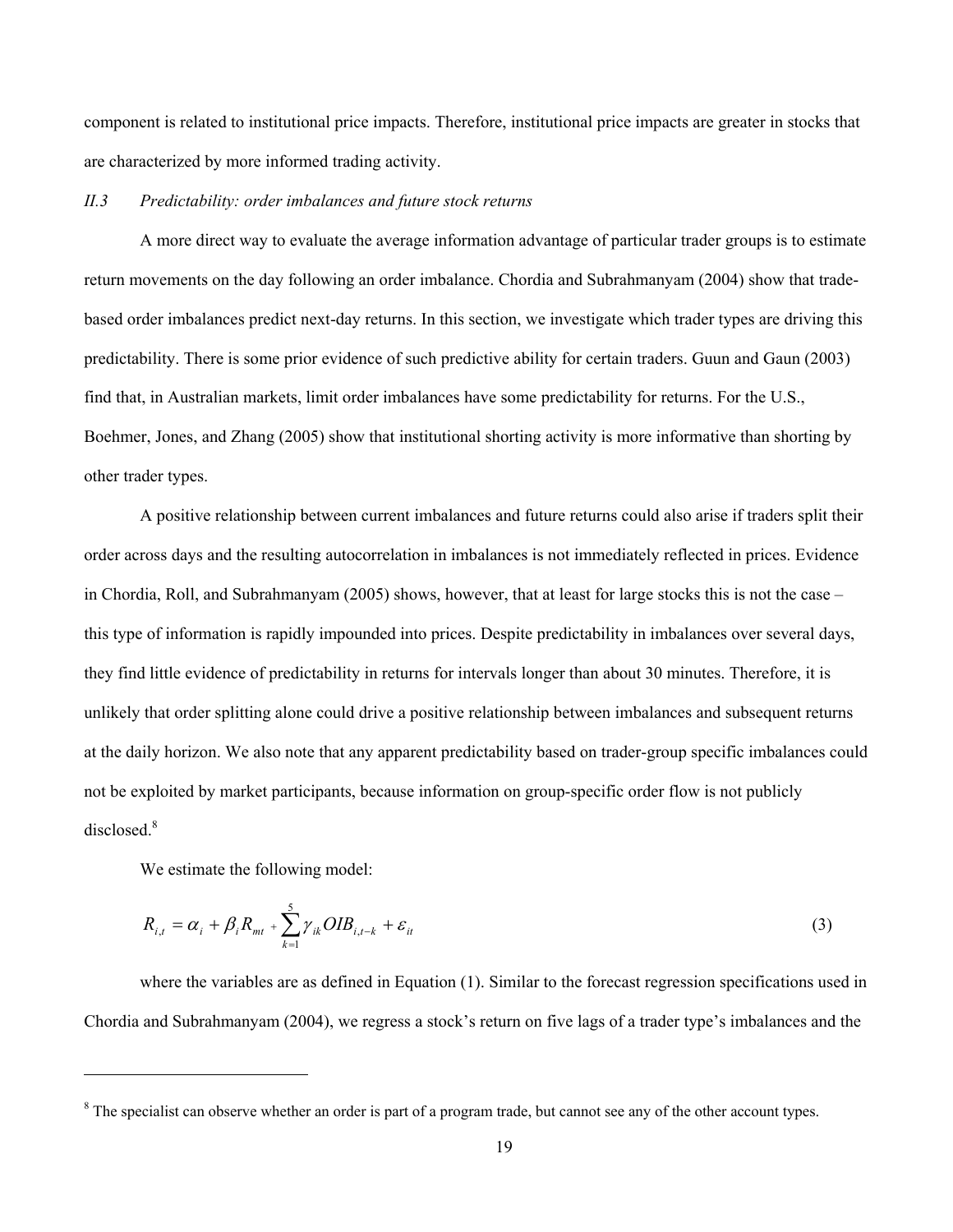market return. We obtain qualitatively similar results when we add lagged security returns as explanatory variables, or when we use excess returns over market as the dependent variables (and omit market return on the right hand side).

Table 7 reports the results. Inconsistent with Griffin, Harris, and Topaloglu (2003), who find no predictability on Nasdaq, institutional imbalances resulting from regular (non-program) trades have some predictive ability in our data. This suggests that institutions have some information about future returns on NYSElisted stocks. Although we use a share-based measure of imbalances, our estimates are of similar magnitude as those reported in Chordia and Subrahmanyam (2004). But as implied by the evidence in Table 5, institutional imbalances only contain information when they result from regular trades. When institutions decide to use program trades, their imbalances are not informative. This corroborates our argument that institutions use program trades primarily for liquidity-motivated trading.<sup>9</sup>

Consistent with Kaniel, Saar, and Titman (2004), Table 7 also shows that individuals have predictive ability. Their imbalances are, on average, informative about returns during the next few days, although the much smaller median suggests that their information is particularly valuable in a small subset of stocks. Specialists do not appear to have private information or cannot trade to exploit it – their market making function implies that they buy in declining markets and sell in rising markets to satisfy the trading demand of other market participants. As a result, their imbalances are negatively related to next-day returns. In Panel B, we compute separate coefficients for each size quartile and find largely similar results. In particular, institutional and individual imbalances tend to predict next-day returns, while program and specialist imbalances do not.

<sup>&</sup>lt;sup>9</sup> Our result that program trades are negatively related to contemporaneous and future returns contrasts with earlier findings by Harris, Sofianos, and Shapiro (1994) and Hasbrouck (1996), who both argue that program trades contain information. The differences could be due to different samples and different periods. The former study uses aggregate information on program trades from 1989 to 1990, and the latter study uses program trades on a small sample of firms over three months from November 1990. It is likely that trading strategies have changed since then, especially the use of limit-order strategies. During the 1989 and 1990 sample periods, specialists had no obligation to display limit orders immediately, which probably made them less attractive to traders. But without limit orders, a main argument for the liquidity-supplying nature of today's program trades does not apply. During our 2000-2004 sample period, limit orders are the dominant order type and their use has increased after the NYSE started to display its order book publicly in 2002 (see Boehmer, Saar, and Yu, 2005).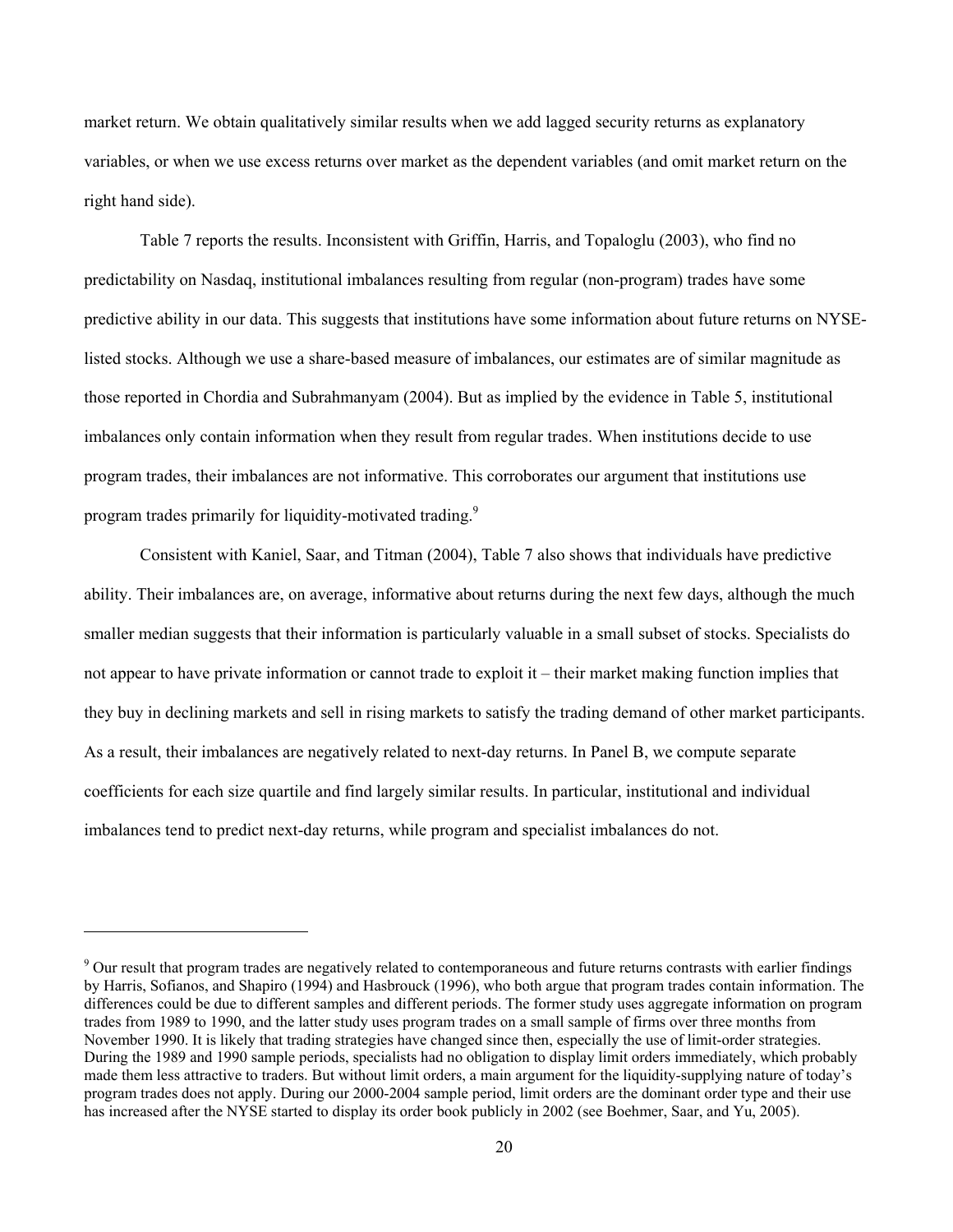# **III. Conclusions**

Microstructure theory predicts that order flow affects prices (Kyle, 1985; Glosten and Milgrom, 1985). While this prediction is well documented empirically, we know little about which traders drive this relationship. Trading strategies and information differ across traders and, therefore, we also expect that the relationship between order flow and prices differs across traders. We provide new evidence on this issue using a proprietary NYSE data set containing daily order imbalances for different trader groups. For all common stocks between 2000 and April 2004, we observe buys and sells for institutions, individuals, and market makers, and can further distinguish regular institutional trades from institutional program and index-arbitrage program trades. Institutions account for 77% of total share volume during this period, individuals for 5%, and specialists for about 18%. Thus, institutions clearly are the most important trader group.

First, we document that institutions are contrarians with respect to returns on the previous day. This finding contrasts to evidence based on quarterly holdings, which suggests that institutions are momentum traders at longer horizons (see Sias, 2005). These results are not necessarily inconsistent; but because momentum trading would arguably be most destabilizing at shorter horizons, our results appear to alleviate such concerns about institutional trading behavior. We further show that individuals are contrarians as well, consistent with Kaniel, Saar, and Titman (2004). In fact, only specialists trade as if they are momentum traders on a daily basis – but this is a plausible result of bona fide market-making activity. A positive-return day is typically characterized by positive order imbalances and market makers may need to short to satisfy this demand. When returns reverse on the next day, they can purchase shares to rebalance their inventory.

Second, we document that order imbalances from different trader types play distinctly different roles in price formation. While institutions and individuals are contrarians, they differ in the effect their order imbalances have on contemporaneous returns. Institutional imbalances are positively related to contemporaneous returns, and we provide cross-sectional evidence that this relationship is likely to be the result of firm-specific information institutions have. In contrast, the imbalances of individuals, specialists, and institutional program traders are negatively related to contemporaneous returns. This suggests that these trader types provide liquidity to actively trading institutions. Moreover, this result suggests a special role for institutional program trades. Institutions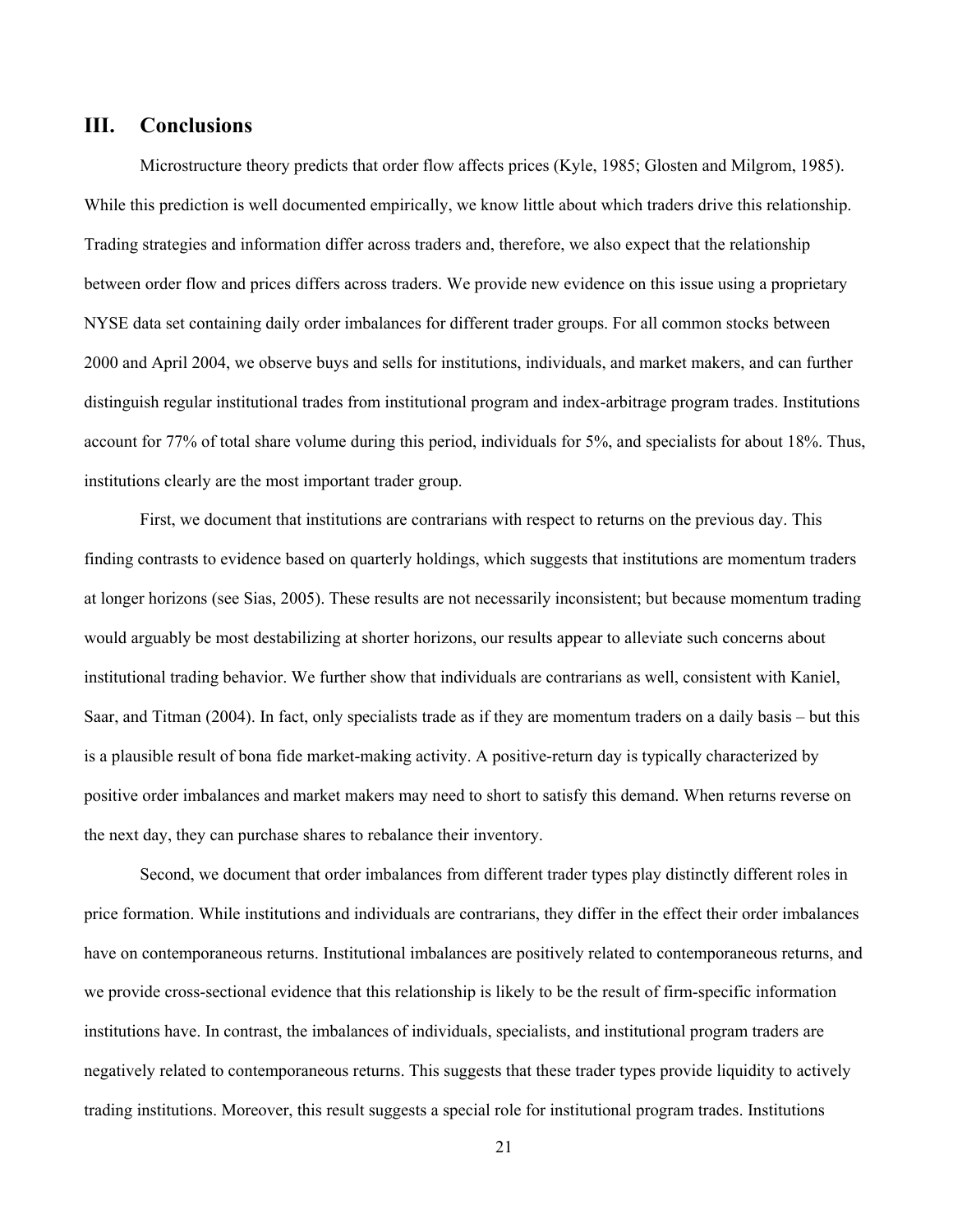appear to choose regular trades when they have firm-specific information, but they choose program trades when they do not and can, therefore, afford to trade passively. As a result, program trades provide liquidity to the market.

Third, both institutional non-program and individual imbalances have predictive power for next-day quote-midpoint excess returns. In contrast, specialist and program trade imbalances are negatively related to nextday returns. These results do not imply that profitable trading strategies exist, because trader-type information is not publicly (or even privately) disseminated. They do suggest, however, that institutions often have private information when their trading results in order imbalances. But because their imbalances also move prices contemporaneously, their trading profits appear to be bounded. This scenario is consistent with prior evidence that institutions have some stock-picking ability (see, for example, Daniel et al., 1997) and that institutions improve the informational efficiency of share prices (see Boehmer and Kelley, 2005). Moreover, our results also suggest that institutions use program trades when they do not have private information. This makes intuitive sense, because by packaging orders into baskets institutional traders can signal to the market that they are uninformed, which should result in lower execution costs.

During our sample period, institutional non-program trades generate 56% of share volume in the average stock. Our results imply that this portion of trading activity tends to be more informed than other trades. Therefore, institutional trading appears to drive the generally positive relationship between order flow and prices. Individuals provide 5% of volume and, on average, also tend to be informed. But the price impact results reveal that institutions trade more aggressively than individuals. Thus, consistent with Kaniel, Saar, and Titman's (2004) interpretation, individuals appear to provide liquidity to institutions. Their order volume is far too small, however, to satisfy institutional imbalances. We find that the remainder of these imbalances is filled by market makers and, in particular, by other institutions who are apparently not privately informed and use program trades.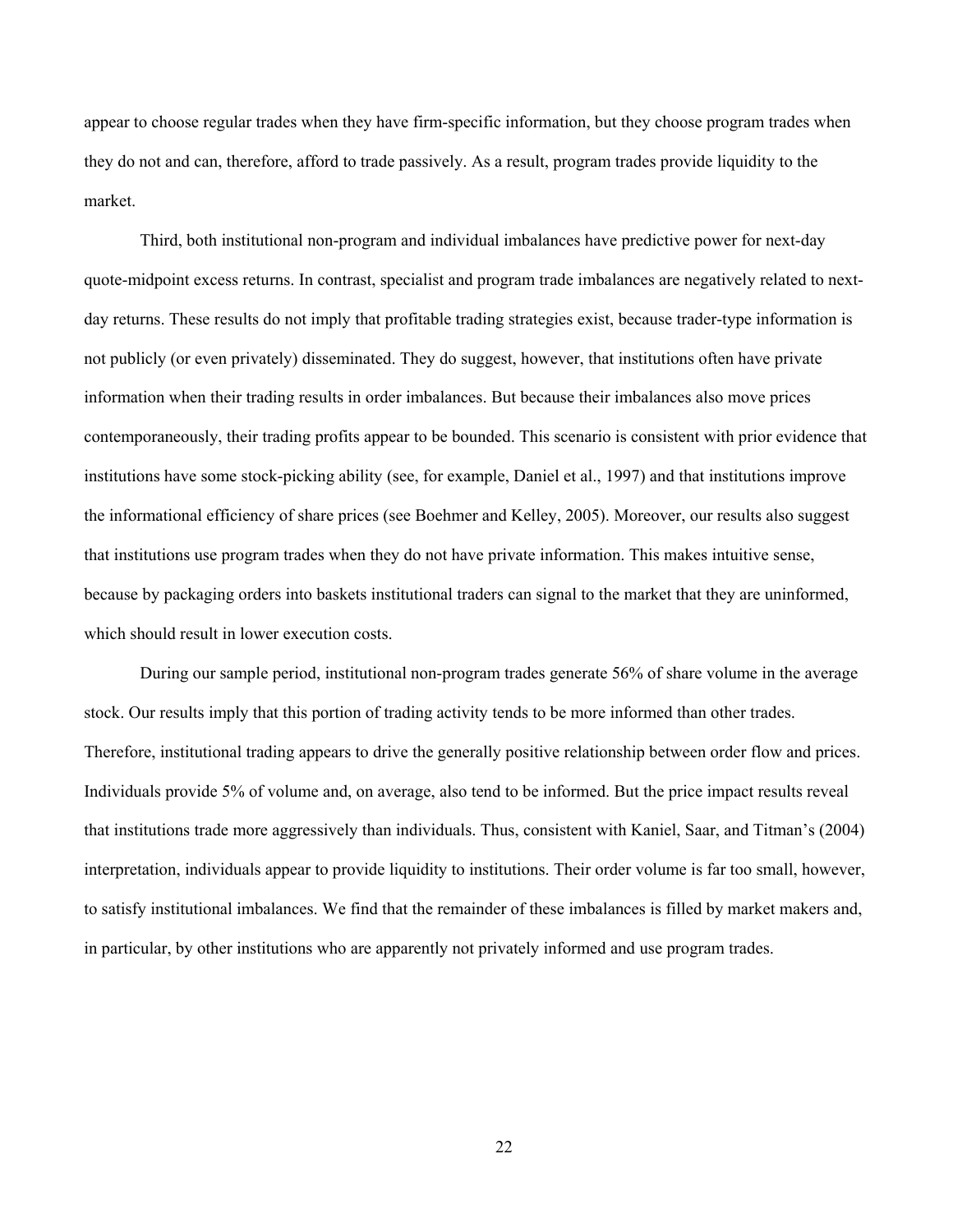# **References**

- Admati, A. and P. Pfleiderer, 1988. A theory of intraday spread patterns: Volume and price variability, Review of Financial Studies 1, 3-40.
- Amihud, Yakov and Haim Mendelson, 1980. Dealership market: Market making with inventory, Journal of Financial Economics 8, 31-53.
- Back, Kerry, and Shmuel Baruch, 2005. Working orders in limit-order markets and floor exchanges, Working paper, Texas A&M University.
- Baker, Malcolm and Jeremy Stein, 2004. Market liquidity as a sentiment indicator, Journal of Financial Markets 7, 271-299.
- Bessembinder, H., 2003. Issues in assessing trade execution costs, Journal of Financial Markets 6, 233-257.
- Bloomfield, Robert, Maureen O'Hara and Gideon Saar, 2005. The "make or take" decision in an electronic market: evidence on the evolution of liquidity, Journal of Financial Economics 75, 165-199.
- Boehmer, Ekkehart, Charles Jones and Xiaoyan Zhang, 2005. Which shorts are informed? Working paper, Texas A&M University.
- Boehmer, Ekkehart and Eric Kelley, 2005. Institutional investors and market efficiency, working paper, Texas A&M University.
- Boehmer, E., G. Saar, and L. Yu, 2005. Lifting the veil: An analysis of pre-trade transparency at the NYSE, Journal of Finance 60, 783-815.
- Campbell, John, Sanford Grossman and Jiang Wang, 1993. Trading volume and serial correlation in stock returns, Quarterly Journal of Economics 108, 905-939.
- Chan, Louis K.C. and Josef Lakonishok, 1995. The behavior of stock prices around institutional trades, Journal of Finance 50, 1147-1174.
- Choe, Hyuk, Bong-chan Kho, and Rene Stulz, 1999. Do foreign investors destabilize stock markets? The Korean experience in 1997, Journal of Financial Economics 54, 227-264.
- Chordia, Tarun, Sahn-wook Huh, and Avanidhar Subrahmanyam, 2004. The cross-section of expected trading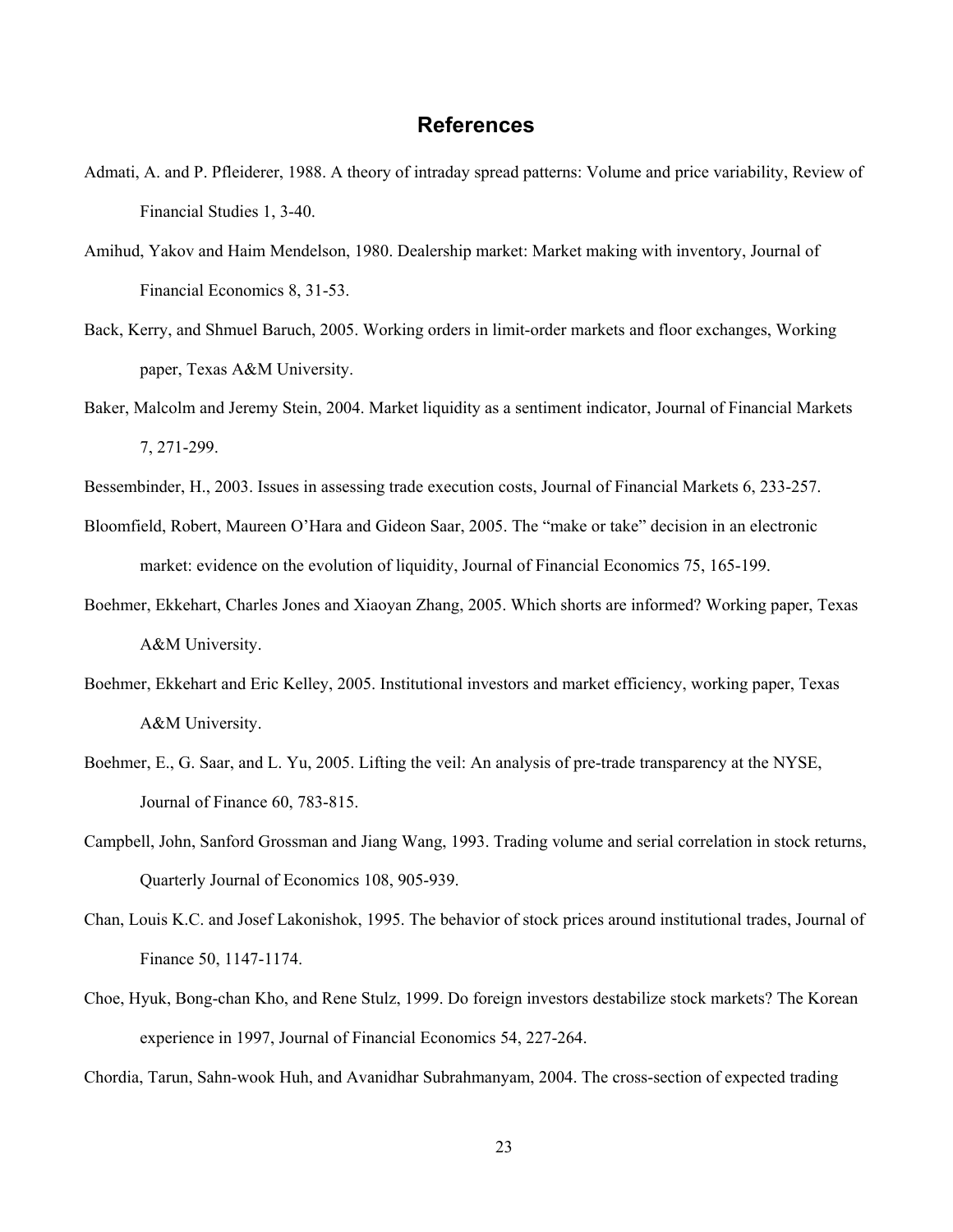activity, Working paper, UCLA.

- Chordia, Tarun, Richard Roll, and Avanidhar Subrahmanyam, 2001. Market liquidity and trading activity, Journal of Finance 56, 501-530.
- Chordia, Tarun, Richard Roll, and Avanidhar Subrahmanyam, 2002. Order imbalance, liquidity and market returns, Journal of Financial Economics 65, 111-130.
- Chordia, Tarun and Avanidhar Subrahmanyam, 2004. Order imbalance and individual stock returns: Theory and evidence, Journal of Financial Economics 72, 485–518.
- Chordia, Tarun, Richard Roll, and Avanidhar Subrahmanyam, 2005. Evidence on the speed of convergence to market efficiency, Journal of Financial Economics, forthcoming.
- Daniel, Kent, Mark Grinblatt, Sheridan Titman, and Russ Wermers, 1997. Measuring mutual fund performance with characteristic-based benchmarks, Journal of Finance 52, 1035-1058.
- Easley, D. and M. O'Hara, 1987. Price, trade size, and information in securities markets, Journal of Financial Economics 19, 69-90.
- French, K. and R. Roll, 1986. Stock return variances: The arrival of information and the reaction of traders, Journal of Financial Economics 17, 5-26.
- Garman, M., 1976. Market microstructure, Journal of Financial Economics 3, 257-275.
- Glosten, L. and P. Milgrom, 1985. Bid, ask, and transaction prices in a specialist market with heterogeneously informed traders, Journal of Financial Economics 13, 71-100.
- Griffin, John, Jeffery Harris and Selim Topaloglu, 2003. The dynamics of institutional and individual trading, Journal of Finance 58, 2285-2320.
- Griffin, John, Jeffery Harris and Selim Topaloglu, 2005. Who drove and bust the tech bubble? Working paper, University of Texas at Austin.
- Grinblatt, Mark, and Matti Keloharju, 2000. The investment behavior and performance of various investor types: a study of Finland's unique data set, Journal of Financial Economics 55, 43-67
- Grinblatt, Mark, Sheridan Titman, and Russ Wermers, 1995. Momentum investment strategies, portfolio performance, and herding: A study of mutual fund behavior, American Economic Review 85, 1088-1105.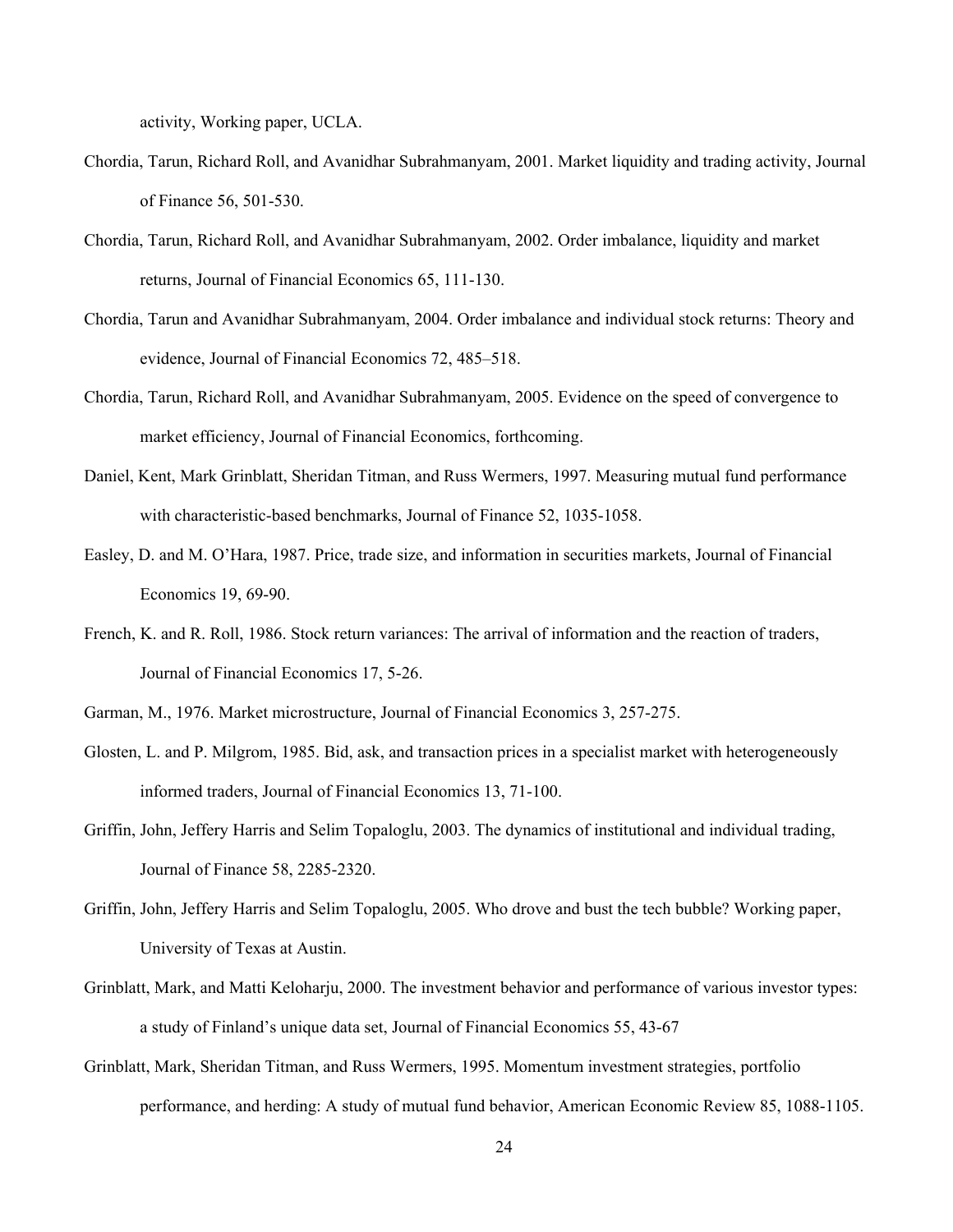- Guun, Andrew and Clive Gaun, 2003. Limit order imbalances and return predictability, Working paper, University of Queensland.
- Harris, Lawrene, Goerge Sofianos, and James Shapiro, 1994. Program trading and intraday volatility, Review of Financial Studies 7, 653-685.
- Hasbrouck, Joel, 1988. Trades, quotes, inventory, and information, Journal of Financial Economics 22, 229-252.
- Hasbrouck, Joel, 1991a. Measuring the information content of stock trades, Journal of Finance 46, 178-208.
- Hasbrouck, Joel, 1991b. The summary informativeness of stock trades: An econometric analysis, Review of Financial Studies 4, 571-595.
- Hasbrouck, Joel, 1996. Order characteristics and stock price evolution: an application to program trading, Journal of Financial Economics 41, 129-149.
- Ho, T. and R. Macris, 1984. Dealer bid-ask quotes and transaction prices: An empirical study of some AMEX options, Journal of Finance 39, 23-45.
- Ho, T. and H. R. Stoll, 1981. Optimal dealer pricing under transactions and return uncertainty, Journal of Financial Economics 9, 47-73.
- Holden, C. W. and A. Subrahmanyam, 1992. Long-lived private information and imperfect competition, Journal of Finance 47, 247-270.
- Jones, Charles and Marc Lipson, 2004. Are retail orders different? Working paper, Columbia University.
- Kaniel, Ron and Hong Liu, 2005. So what orders do informed traders use? Journal of Business, forthcoming.
- Kaniel, Ron, Gideon Saar and Sheridan Titman, 2004. Individual investor sentiment and stock returns, working paper, Duke University.
- Karpoff, Jonathan, 1987. The relation between price changes and trading volume: A survey, Journal of Financial and Quantitative Analysis 22, 109-126.
- Keim, Donald and Ananth Madhavan, 1995. Anatomy of the trading process: Empirical evidence on the behavior of institutional traders, Journal of Financial Economics 37, 371-398.
- Kyle, Albert, 1985. Continuous auctions and insider trading, Econometrica 53, 1315-1336.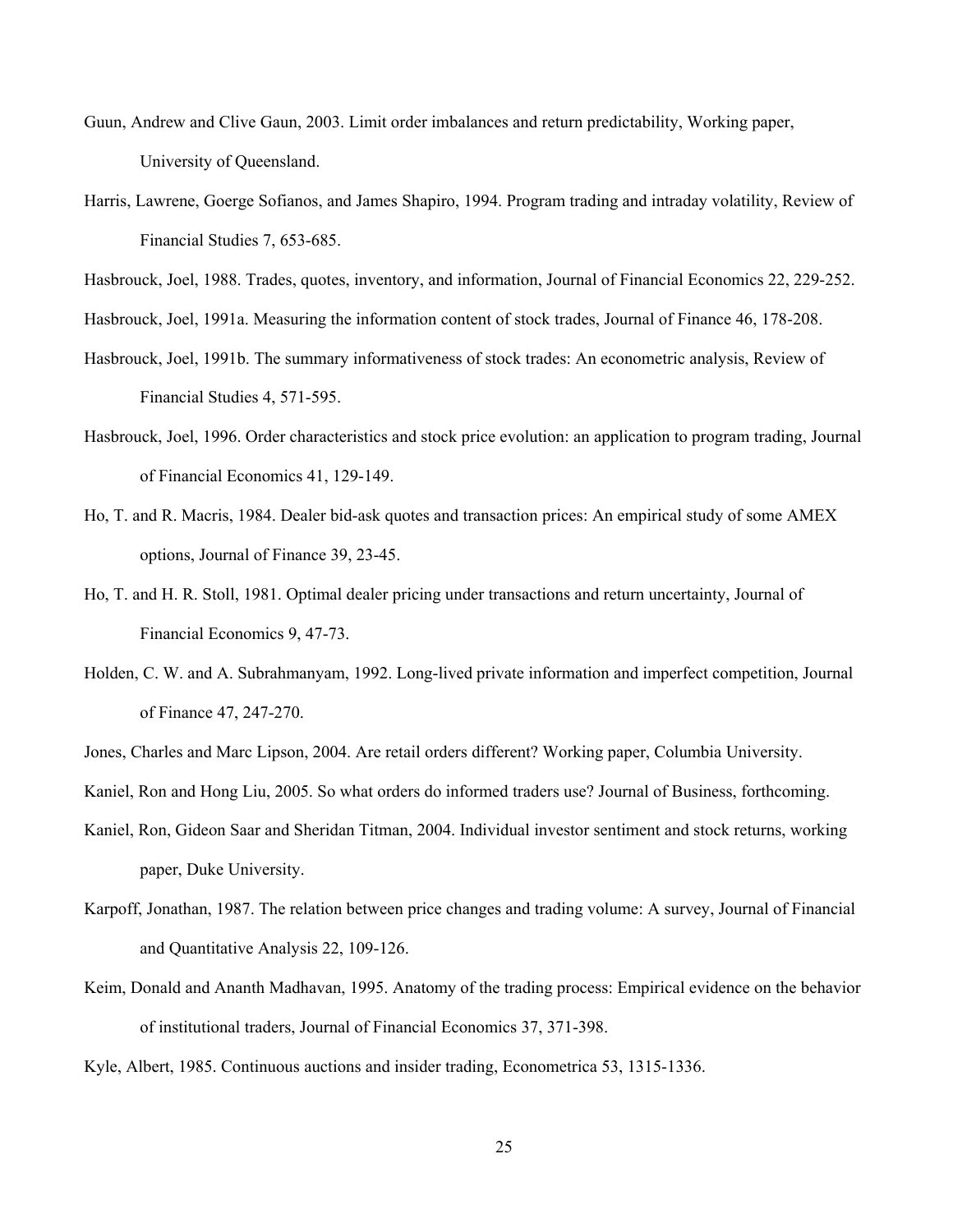- Lee, Charles, 1992. Earnings news and small traders: An intraday analysis, Journal of Accounting and Economics 15, 265-302.
- Lee, C. and B. Radhakrishna, 2000. Inferring Investor Behavior: Evidence from TORQ, Journal of Financial Markets 3, 83-111.
- Lee, Charles and Marc Ready, 1991. Inferring trade direction from intraday data, Journal of Finance 46, 733-746.
- Lee, Yi-Tsung, Yu-Jane Liu, Richard Roll and Avanidhar Subrahmanyam, 2004. Order imbalances and market efficiency: Evidence from the Taiwan Stock Exchange, Journal of Financial and Quantitative Analysis 39, 327-341.
- Lipson, Marc and Andy Puckett, 2005. Volatile markets and pension fund trading, working paper, University of Georgia.
- Llorente, Guillermo, Roni Michaely, Gideon Saar and Jiang Wang, Dynamic Volume-Return Relation of Individual Stocks, Review of Financial Studies 15, 1005-1047.
- Madhavan, Ananth and George Sofianos, 1998. An empirical analysis of NYSE specialist trading, Journal of Financial Economics 48, 189-210.
- Sias, R., 2005. Reconcilable differences: Momentum trading by institutions, Working paper, Washington State University.
- Spiegel, M. and A. Subrahmanyam, 1992. Informed speculation and hedging in a noncompetitive securities market, Review of Financial Studies 5, 307-330.

Stoll, Hans R., 1978. The supply of dealer services in securities markets, Journal of Finance 33, 1133-1151.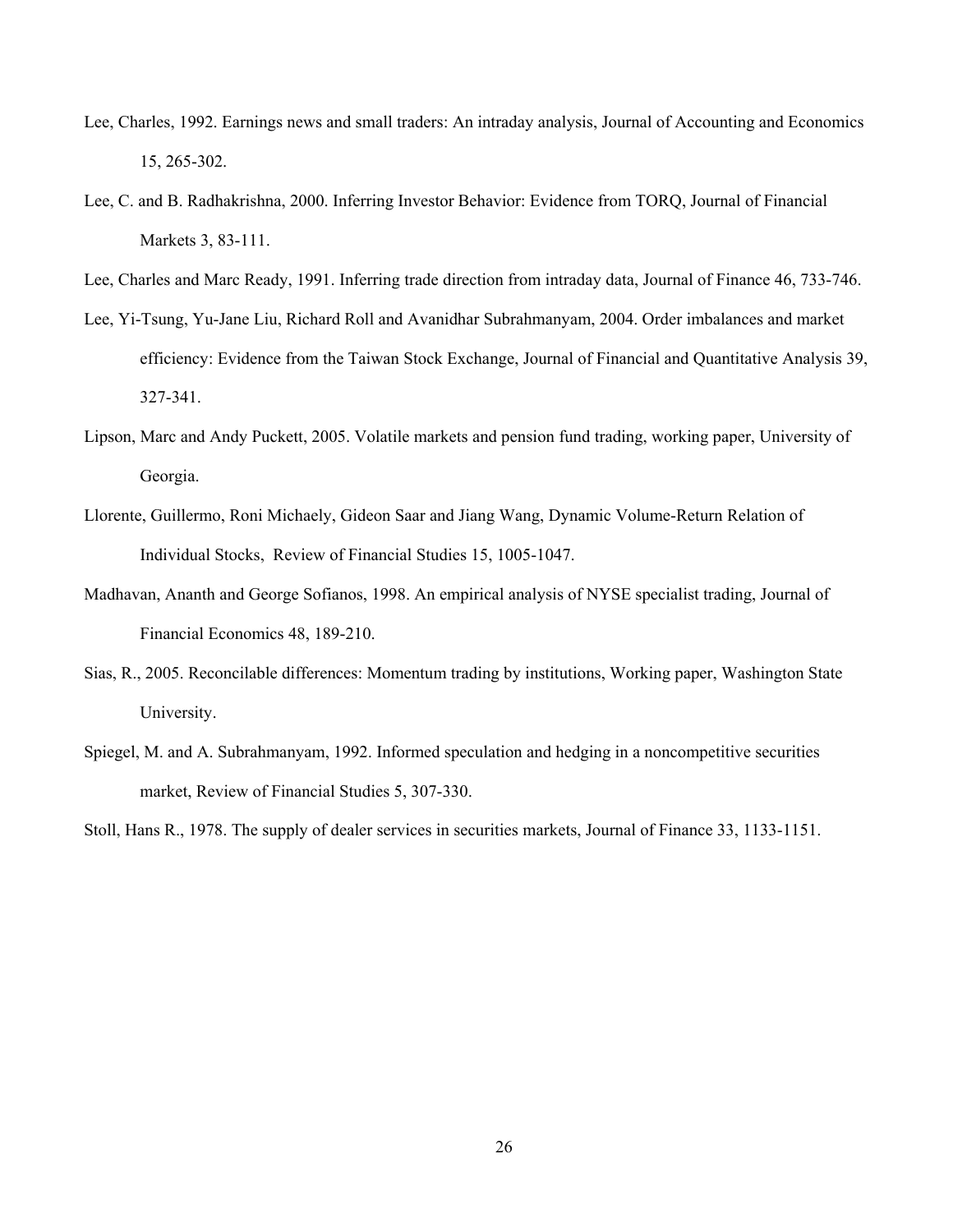### **Table 1. Summary statistics.**

We present cross-sectional averages of time-series means for 1300 NYSE common stocks from January 2000 to April 2004. Panel A shows the fraction of trading volume of each trader type. Panel B presents the level of order imbalances by trader types. Panel C presents each trader type's imbalances scaled by that type's trading activity.

|                                                            |              | Regular         |                 |             |                    |           |
|------------------------------------------------------------|--------------|-----------------|-----------------|-------------|--------------------|-----------|
|                                                            |              | program         | Index arbitrage |             |                    | Other     |
|                                                            |              | trades          | program trades  |             |                    | market    |
| Means                                                      | Institutions | (institutional) | (institutional) | Individuals | <b>Specialists</b> | makers    |
| Panel A: Relative trading volume of each trader type       |              |                 |                 |             |                    |           |
| % of transactions                                          | $45.3\%$     | 27.0%           | 3.5%            | 5.3%        | 18.0%              | $0.9\%$   |
| % of share volume                                          | 56.0%        | 18.8%           | $1.6\%$         | $5.0\%$     | 17.9%              | $0.7\%$   |
| % of dollar volume                                         | 56.0%        | 18.8%           | $1.6\%$         | 5.0%        | 17.9%              | $0.7\%$   |
| Panel B: Level of order imbalances by trader types         |              |                 |                 |             |                    |           |
| Order imbalances in number of transactions                 | $-12$        | 9               | 4               | $-5$        | $-5$               | $-1$      |
| Order imbalances in shares                                 | 3,032        | 5,007           | 1,034           | $-4,696$    | $-311$             | $-538$    |
| Order imbalances in dollar volume                          | 150,686      | 190,623         | 43,317          | $-205,093$  | $-10,543$          | $-40,025$ |
| Panel C: Scaled order imbalances by trader types           |              |                 |                 |             |                    |           |
| Scaled order imbalances in transactions / number of trades | $-1.3\%$     | $1.0\%$         | $0.4\%$         | $-1.5\%$    | $-0.2\%$           | $-0.2\%$  |
| Scaled order imbalances in shares / share volume           | $0.7\%$      | $0.8\%$         | $0.1\%$         | $-1.5\%$    | $0.1\%$            | $-0.2\%$  |
| Scaled order imbalances in dollars / dollar volume         | $0.7\%$      | $0.8\%$         | $0.1\%$         | $-1.5\%$    | $0.1\%$            | $-0.2\%$  |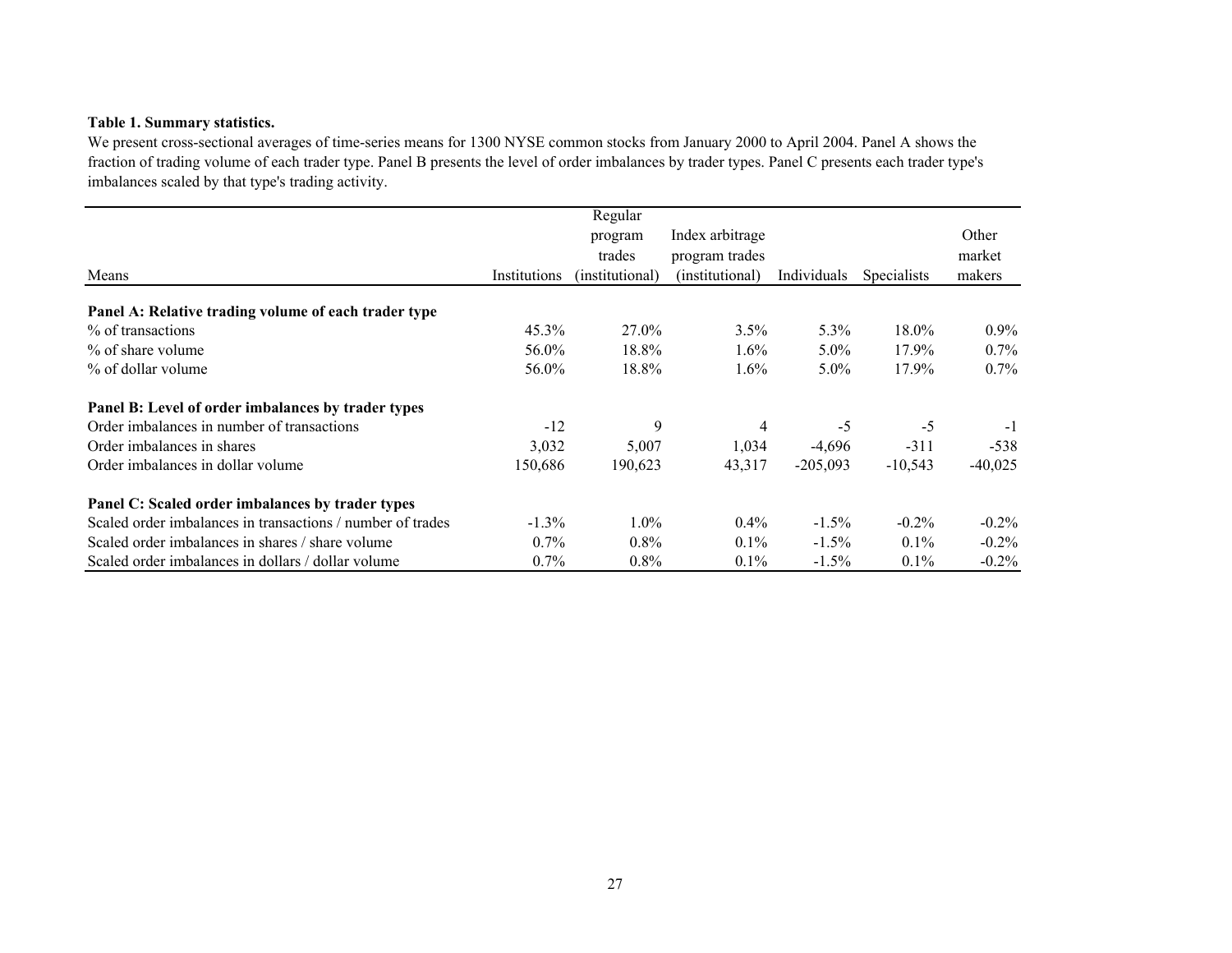#### **Table 2. Cross correlations across trader types.**

We report cross-sectional averages of time-series correlations. The sample includes 1300 NYSE common stocks from January 2000 to April 2004.

| Institutions                                                                                        | Regular<br>program trades program trades<br>(institutional) | Index<br>arbitrage<br>(institutional) | Individuals | Specialists | Other<br>market<br>makers | Closing<br>quote-<br>midpoint<br>return |
|-----------------------------------------------------------------------------------------------------|-------------------------------------------------------------|---------------------------------------|-------------|-------------|---------------------------|-----------------------------------------|
| Panel A: Order imbalances measured in transactions standardized by the total number of transactions |                                                             |                                       |             |             |                           |                                         |
| 1.00<br>Institutions                                                                                | $-0.20$                                                     | $-0.12$                               | $-0.08$     | $-0.27$     | $-0.02$                   | $-0.02$                                 |
| Regular program trades (institutional)                                                              | 1.00                                                        | 0.13                                  | $-0.11$     | $-0.43$     | $-0.05$                   | $-0.03$                                 |
| Index arbitrage program trades (institutional)                                                      |                                                             | 1.00                                  | $-0.06$     | $-0.21$     | $-0.05$                   | 0.11                                    |
| Individuals                                                                                         |                                                             |                                       | 1.00        | $-0.10$     | 0.19                      | $-0.05$                                 |
| Specialists                                                                                         |                                                             |                                       |             | 1.00        | $-0.04$                   | $-0.17$                                 |
| Other market makers                                                                                 |                                                             |                                       |             |             | 1.00                      | $-0.10$                                 |
| Return                                                                                              |                                                             |                                       |             |             |                           | 1.00                                    |
| Panel B: Order imbalances measures in shares standardized by total share volume.                    |                                                             |                                       |             |             |                           |                                         |
| 1.00<br>Institutions                                                                                | $-0.24$                                                     | $-0.08$                               | $-0.13$     | $-0.21$     | $-0.05$                   | 0.01                                    |
| Regular program trades (institutional)                                                              | 1.00                                                        | 0.07                                  | $-0.06$     | $-0.05$     | $-0.03$                   | $-0.02$                                 |
| Index arbitrage program trades (institutional)                                                      |                                                             | 1.00                                  | $-0.03$     | 0.00        | $-0.02$                   | 0.09                                    |
| Individuals                                                                                         |                                                             |                                       | 1.00        | $-0.04$     | 0.10                      | $-0.06$                                 |
| Specialists                                                                                         |                                                             |                                       |             | 1.00        | 0.02                      | $-0.25$                                 |
| Other market makers                                                                                 |                                                             |                                       |             |             | 1.00                      | $-0.08$                                 |
| Return                                                                                              |                                                             |                                       |             |             |                           | 1.00                                    |
| Panel C: Order imbalances measures in dollars standardized by total dollar volume.                  |                                                             |                                       |             |             |                           |                                         |
| 1.00<br>Institutions                                                                                | $-0.24$                                                     | $-0.08$                               | $-0.13$     | $-0.21$     | $-0.05$                   | 0.01                                    |
| Regular program trades (institutional)                                                              | 1.00                                                        | 0.07                                  | $-0.06$     | $-0.05$     | $-0.03$                   | $-0.02$                                 |
| Index arbitrage program trades (institutional)                                                      |                                                             | 1.00                                  | $-0.03$     | 0.01        | $-0.02$                   | 0.08                                    |
| Individuals                                                                                         |                                                             |                                       | 1.00        | $-0.04$     | 0.10                      | $-0.06$                                 |
| Specialists                                                                                         |                                                             |                                       |             | 1.00        | 0.02                      | $-0.25$                                 |
| Other market makers                                                                                 |                                                             |                                       |             |             | 1.00                      | $-0.08$                                 |
| Return                                                                                              |                                                             |                                       |             |             |                           | 1.00                                    |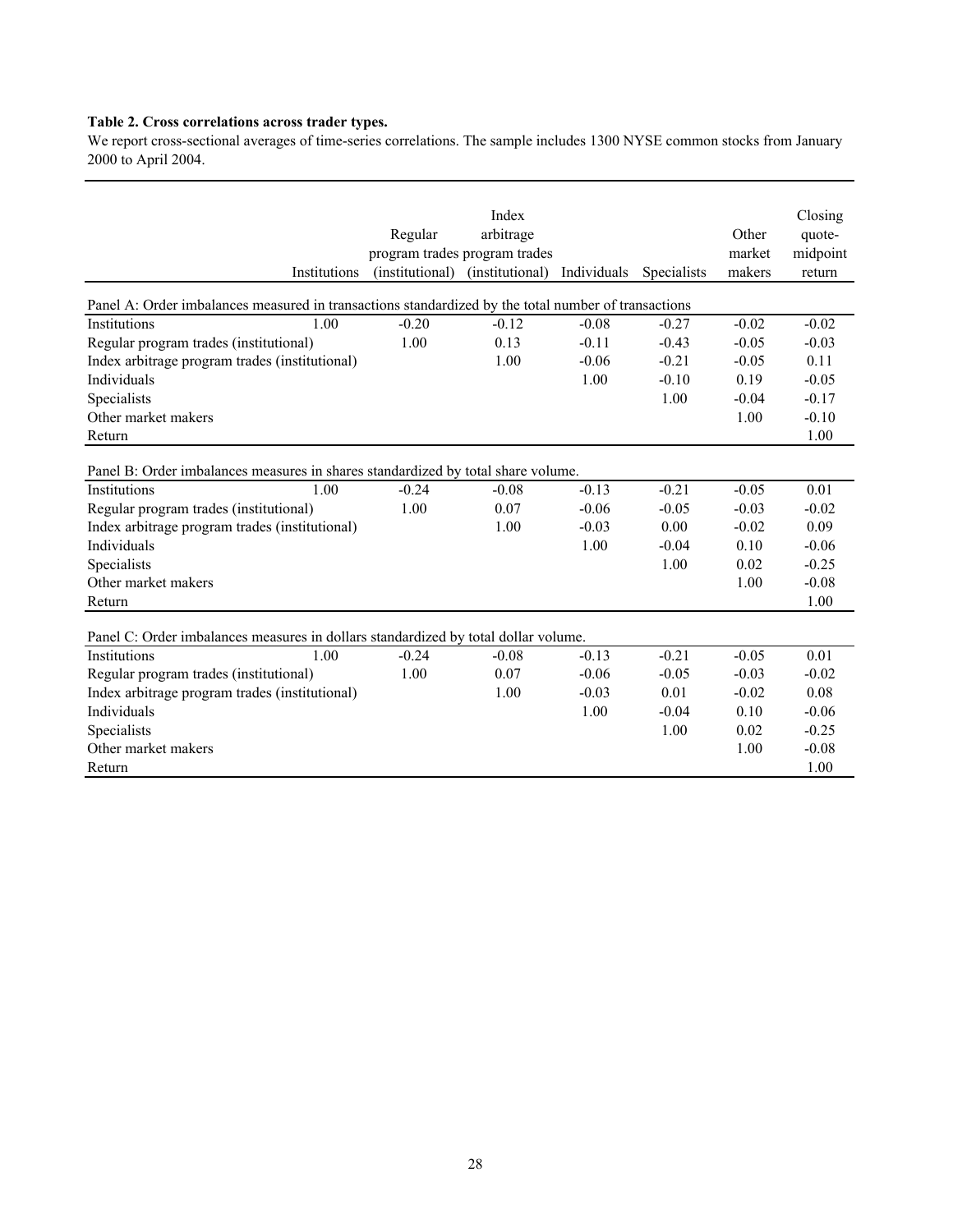# **Table 3. Persistance of order imbalances**

We report cross-sectional averages of time-series autocorrelations. The sample includes 1300 NYSE common stocks from January 2000 to April 2004.

|                                                                                                     | Institutions | Regular<br>program<br>trades | Index<br>arbitrage<br>program<br>trades | Individuals | Specialists | Other market<br>makers |
|-----------------------------------------------------------------------------------------------------|--------------|------------------------------|-----------------------------------------|-------------|-------------|------------------------|
|                                                                                                     |              |                              |                                         |             |             |                        |
| Panel A: Order imbalances measured in transactions standardized by the total number of transactions |              |                              |                                         |             |             |                        |
| lag1                                                                                                | 0.26         | 0.32                         | 0.09                                    | 0.45        | 0.17        | 0.21                   |
| lag2                                                                                                | 0.15         | 0.20                         | 0.07                                    | 0.37        | 0.10        | 0.17                   |
| lag3                                                                                                | 0.11         | 0.15                         | 0.08                                    | 0.33        | 0.08        | 0.15                   |
| lag4                                                                                                | 0.08         | 0.12                         | 0.06                                    | 0.31        | 0.07        | 0.14                   |
| lag5                                                                                                | 0.06         | 0.08                         | 0.01                                    | 0.29        | 0.04        | 0.13                   |
| Panel B: Order imbalances measured in shares standardized by total share volume.                    |              |                              |                                         |             |             |                        |
| lag1                                                                                                | 0.21         | 0.29                         | 0.04                                    | 0.27        | $-0.14$     | 0.14                   |
| lag2                                                                                                | 0.12         | 0.18                         | 0.04                                    | 0.20        | $-0.03$     | 0.11                   |
| lag3                                                                                                | 0.09         | 0.13                         | 0.05                                    | 0.18        | $-0.01$     | 0.09                   |
| lag4                                                                                                | 0.07         | 0.11                         | 0.02                                    | 0.16        | 0.00        | 0.09                   |
| lag5                                                                                                | 0.05         | 0.08                         | 0.01                                    | 0.14        | 0.00        | 0.08                   |
| Panel C: Order imbalances measured in dollars standardized by total dollar volume.                  |              |                              |                                         |             |             |                        |
| lag1                                                                                                | 0.21         | 0.29                         | 0.04                                    | 0.27        | $-0.14$     | 0.14                   |
| lag2                                                                                                | 0.12         | 0.18                         | 0.04                                    | 0.20        | $-0.03$     | 0.11                   |
| lag3                                                                                                | 0.09         | 0.13                         | 0.05                                    | 0.18        | $-0.01$     | 0.09                   |
| lag4                                                                                                | 0.07         | 0.11                         | 0.02                                    | 0.16        | 0.00        | 0.09                   |
| lag5                                                                                                | 0.05         | 0.08                         | 0.01                                    | 0.14        | 0.00        | 0.08                   |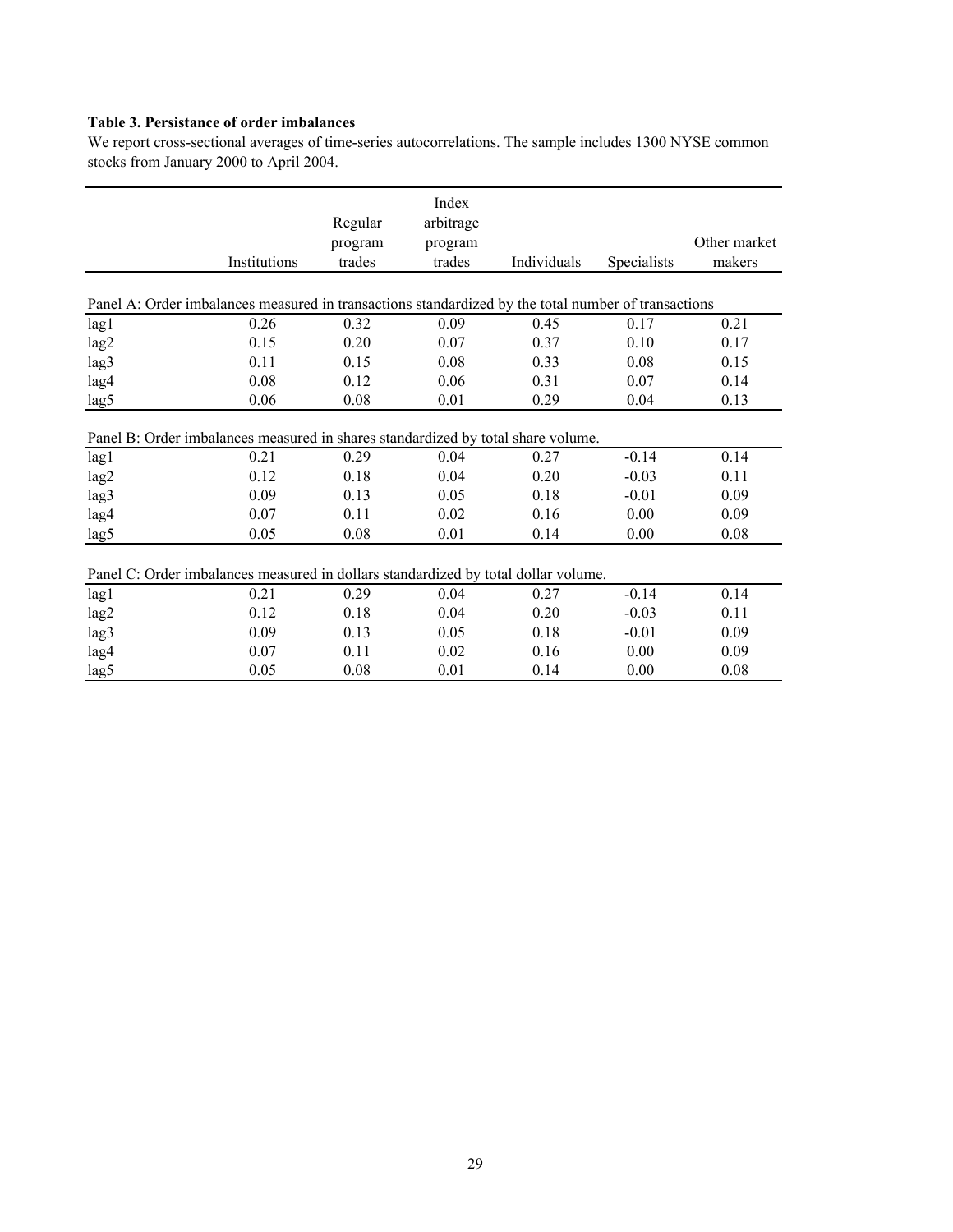#### **Table 4. Determinants of order imbalances**

For each security, we regress order imbalance in shares, scaled by total share volume, OIB (t), on a stock's lagged residual returns, lagged market return, Rm (t-k), and trader-type specific lagged order imbalances, OIB (t-k). Residual returns are security-specific market-model residuals. Security-specific returns are computed based on closing quote midpoints, and market returns are computed as the equally-weighted average of these returns across all sample stocks. We report cross-sectional averages of the time-series regression coefficients.The sample includes 1300 NYSE common stocks from January 2000 to April 2004. Panel A uses holding-period returns over the previous week, while Panel B uses daily returns over the previous week. Panel C uses the same model as Panel A, but provides separate average coefficients for each size quartile (using the time-series mean market value of equity for each firm). Numbers in boldface indicate that the mean coefficient (using a t-test corrected for cross-sectional correlations as in Chordia and Subrahmanyam, 2004) or the median coefficient (using a Wilcoxon test) are significant at the 5% level.

|                                                                    |           | Institutions |          |           | Regular program trades |          |           | Index arbitrage program<br>trades<br>Individuals |          |           |           |          |           | Specialists |          | Other market makers |           |         |
|--------------------------------------------------------------------|-----------|--------------|----------|-----------|------------------------|----------|-----------|--------------------------------------------------|----------|-----------|-----------|----------|-----------|-------------|----------|---------------------|-----------|---------|
|                                                                    |           |              |          |           |                        |          |           |                                                  |          |           |           |          |           |             |          |                     |           |         |
|                                                                    | Mean      | Median       |          | Mean      | Median                 |          | Mean      | Median                                           |          | Mean      | Median    |          | Mean      | Median      |          | Mean                | Median    |         |
| Panel A: Order imbalances and previous-week holding-period returns |           |              |          |           |                        |          |           |                                                  |          |           |           |          |           |             |          |                     |           |         |
| Intercept                                                          | 0.0047    | 0.0035       | 8.20     | 0.0049    | 0.0050                 | 15.33    | 0.0007    | 0.0007                                           | 14.65    | $-0.0077$ | $-0.0056$ | $-16.30$ | 0.0013    | 0.0004      | 5.82     | $-0.0008$           | -0.0005   | $-9.77$ |
| Residual Ret $(t-5, t-1)$                                          | $-0.1584$ | $-0.1114$    | $-14.25$ | $-0.0948$ | $-0.0655$              | $-15.95$ | $-0.0012$ | $-0.0005$                                        | $-1.03$  | $-0.0821$ | $-0.0517$ | $-23.71$ | 0.1584    | 0.0913      | 23.04    | $-0.0065$           | $-0.0041$ | $-4.22$ |
| $Rm(t-5,t-1)$                                                      | $-0.0014$ | 0.0129       | $-0.10$  | $-0.1368$ | $-0.1344$              | $-15.30$ | $-0.0281$ | $-0.0279$                                        | $-14.83$ | $-0.0080$ | 0.0051    | $-1.11$  | 0.0992    | 0.0784      | 12.07    | 0.0017              | 0.0017    | 1.23    |
| $OIB(t-1)$                                                         | 0.1789    | 0.1849       | 97.92    | 0.2479    | 0.2559                 | 112.78   | 0.0350    | 0.0343                                           | 10.54    | 0.1911    | 0.1923    | 82.35    | $-0.1645$ | $-0.1727$   | $-57.23$ | 0.1046              | 0.0954    | 31.79   |
| $OIB(t-2)$                                                         | 0.0589    | 0.0615       | 38.14    | 0.0768    | 0.0784                 | 48.01    | 0.0262    | 0.0273                                           | 13.41    | 0.0898    | 0.0914    | 50.12    | $-0.0719$ | $-0.0734$   | $-32.20$ | 0.0466              | 0.0416    | 19.90   |
| $OIB(t-3)$                                                         | 0.0385    | 0.0397       | 27.39    | 0.0442    | 0.0451                 | 29.15    | 0.0456    | 0.0516                                           | 25.46    | 0.0696    | 0.0711    | 40.80    | $-0.0258$ | $-0.0243$   | $-13.97$ | 0.0415              | 0.0353    | 21.16   |
| $OIB$ (t-4)                                                        | 0.0236    | 0.0236       | 16.46    | 0.0332    | 0.0345                 | 21.54    | 0.0188    | 0.0202                                           | 10.83    | 0.0562    | 0.0560    | 33.70    | $-0.0057$ | $-0.0043$   | $-3.28$  | 0.0355              | 0.0301    | 18.62   |
| $OIB(t-5)$                                                         | 0.0220    | 0.0230       | 14.91    | 0.0234    | 0.0235                 | 15.87    | 0.0068    | 0.0059                                           | 3.95     | 0.0587    | 0.0594    | 38.02    | 0.0119    | 0.0150      | 7.11     | 0.0347              | 0.0273    | 20.21   |
| Panel B: Order imbalances and previous-week daily returns          |           |              |          |           |                        |          |           |                                                  |          |           |           |          |           |             |          |                     |           |         |
| Intercept                                                          | 0.0046    | 0.0035       | 8.18     | 0.0048    | 0.0049                 | 14.40    | 0.0007    | 0.0007                                           | 9.48     | $-0.0076$ | $-0.0055$ | $-16.66$ | 0.0012    | 0.0004      | 5.67     | $-0.0008$           | $-0.0005$ | $-9.79$ |
| Residual Ret (t 1)                                                 | $-0.6090$ | $-0.5294$    | $-28.67$ | $-0.6034$ | $-0.5268$              | $-36.65$ | $-0.0012$ | 0.0000                                           | $-0.36$  | $-0.1176$ | $-0.0690$ | $-16.50$ | 0.3400    | 0.2205      | 24.66    | $-0.0061$           | $-0.0020$ | $-4.23$ |
| Residual Ret (t 2)                                                 | $-0.1970$ | $-0.1434$    | $-10.15$ | $-0.0751$ | $-0.0285$              | $-6.08$  | 0.0052    | 0.0001                                           | 1.59     | $-0.0895$ | $-0.0584$ | $-12.07$ | 0.2010    | 0.1063      | 19.24    | $-0.0045$           | $-0.0040$ | $-1.21$ |
| Residual Ret (t 3)                                                 | 0.0075    | 0.0343       | 0.43     | 0.0419    | 0.0434                 | 3.90     | $-0.0022$ | $-0.0006$                                        | $-0.75$  | $-0.0747$ | $-0.0509$ | $-9.30$  | 0.1034    | 0.0421      | 9.70     | $-0.0071$           | $-0.0041$ | $-2.88$ |
| Residual Ret (t 4)                                                 | 0.0128    | 0.0204       | 0.85     | 0.0869    | 0.0607                 | 6.99     | $-0.0018$ | 0.0000                                           | $-0.50$  | $-0.0629$ | $-0.0376$ | $-8.95$  | 0.0751    | 0.0308      | 8.77     | $-0.0085$           | $-0.0034$ | $-6.18$ |
| Residual Ret (t 5)                                                 | 0.0252    | 0.0256       | 1.96     | 0.1130    | 0.0991                 | 10.47    | $-0.0057$ | $-0.0023$                                        | $-1.46$  | $-0.0549$ | $-0.0278$ | $-8.21$  | 0.0526    | 0.0189      | 6.26     | $-0.0056$           | $-0.0023$ | $-2.61$ |
| Rm(t 1)                                                            | 0.0564    | 0.0551       | 1.64     | $-0.5169$ | $-0.5136$              | $-22.38$ | $-0.1360$ | $-0.1231$                                        | $-11.96$ | 0.0226    | 0.0170    | 1.37     | 0.2151    | 0.1465      | 10.30    | 0.0033              | 0.0031    | 0.99    |
| Rm(t <sub>2</sub> )                                                | $-0.0801$ | $-0.1211$    | $-2.60$  | $-0.1581$ | $-0.1038$              | $-7.37$  | $-0.0065$ | 0.0029                                           | $-0.99$  | $-0.0187$ | 0.0013    | $-1.20$  | 0.1545    | 0.0910      | 8.80     | 0.0117              | 0.0002    | 3.28    |
| $Rm(t)$ 3)                                                         | $-0.0788$ | $-0.0573$    | $-2.47$  | 0.0485    | 0.0311                 | 2.39     | 0.0622    | 0.0435                                           | 10.45    | $-0.0435$ | $-0.0076$ | $-2.68$  | 0.0789    | 0.0621      | 4.23     | $-0.0086$           | 0.0000    | $-2.38$ |
| Rm(t 4)                                                            | 0.0047    | $-0.0246$    | 0.15     | 0.0217    | $-0.0026$              | 1.06     | 0.0310    | 0.0321                                           | 5.00     | 0.0090    | 0.0107    | 0.59     | $-0.0013$ | 0.0438      | $-0.08$  | $-0.0010$           | 0.0000    | $-0.29$ |
| Rm(t 5)                                                            | 0.0833    | 0.0986       | 2.94     | $-0.0965$ | $-0.1053$              | $-4.80$  | $-0.0964$ | $-0.0867$                                        | $-15.32$ | 0.0008    | 0.0112    | $-0.05$  | 0.0461    | 0.0331      | 2.73     | 0.0031              | 0.0024    | 0.85    |
|                                                                    |           |              |          |           |                        |          |           |                                                  |          |           |           |          |           |             |          |                     |           |         |
| OIB(t 1)                                                           | 0.1820    | 0.1873       | 103.25   | 0.2469    | 0.2545                 | 113.99   | 0.0549    | 0.0497                                           | 10.84    | 0.1920    | 0.1922    | 84.29    | $-0.1439$ | $-0.1520$   | $-47.84$ | 0.1065              | 0.0975    | 32.73   |
| OIB $(t 2)$                                                        | 0.0648    | 0.0658       | 41.52    | 0.0836    | 0.0844                 | 50.36    | 0.0308    | 0.0303                                           | 9.79     | 0.0932    | 0.0947    | 52.20    | $-0.0558$ | $-0.0579$   | $-24.13$ | 0.0490              | 0.0428    | 20.96   |
| OIB $(t, 3)$                                                       | 0.0415    | 0.0426       | 28.63    | 0.0475    | 0.0497                 | 29.01    | 0.0419    | 0.0461                                           | 14.91    | 0.0713    | 0.0725    | 41.52    | $-0.0205$ | $-0.0193$   | $-10.38$ | 0.0420              | 0.0353    | 21.67   |
| OIB $(t, 4)$                                                       | 0.0246    | 0.0250       | 16.69    | 0.0372    | 0.0375                 | 22.52    | 0.0081    | 0.0099                                           | 3.00     | 0.0573    | 0.0579    | 34.29    | $-0.0078$ | $-0.0057$   | $-4.22$  | 0.0359              | 0.0308    | 18.69   |
| OIB $(t 5)$                                                        | 0.0209    | 0.0214       | 13.96    | 0.0245    | 0.0255                 | 16.09    | 0.0113    | 0.0108                                           | 3.92     | 0.0595    | 0.0597    | 38.34    | 0.0035    | 0.0070      | 2.02     | 0.0352              | 0.0269    | 19.98   |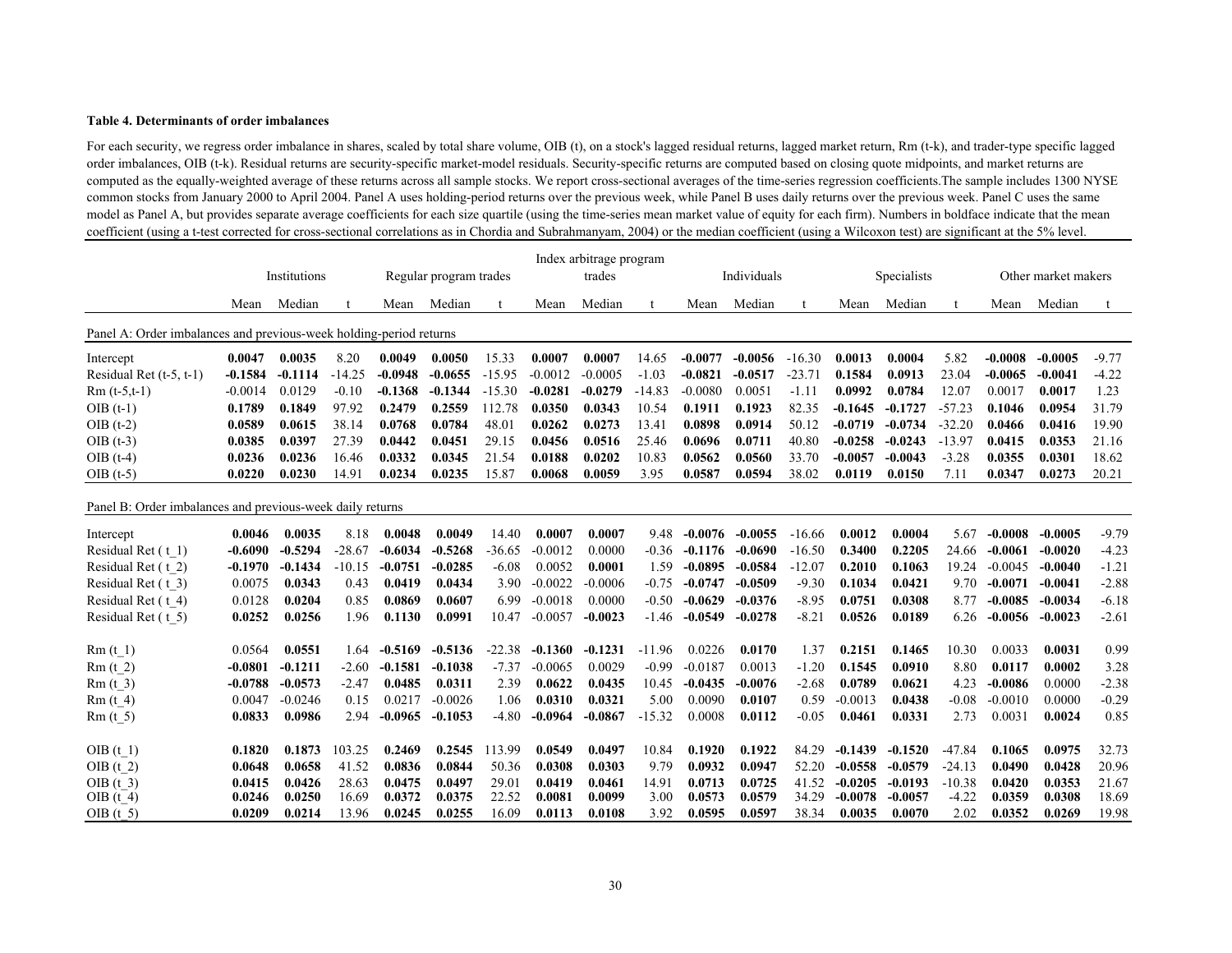Panel C: Order imbalances and previous-week holding-period returns by size quartiles (using Panel A regression, only average return coefficients shown)

| Size quartile 1 (smallest) |           |           |          |           |           |          |           |           |          |           |           |               |        |        |       |           |           |          |
|----------------------------|-----------|-----------|----------|-----------|-----------|----------|-----------|-----------|----------|-----------|-----------|---------------|--------|--------|-------|-----------|-----------|----------|
| Residual Ret $(t-5, t-1)$  | -0.1690   | $-0.1376$ | $-8.65$  | $-0.1070$ | $-0.0783$ | $-9.17$  | $-0.0051$ | $-0.0002$ | $-2.18$  | $-0.1405$ | $-0.1222$ | $-15.28$      | 0.2476 | 0.1600 | 12.43 | $-0.0083$ | $-0.0020$ | $-5.11$  |
| $Rm(t-5,t-1)$              | $-0.0112$ | 0.0199    | $-0.26$  | $-0.1268$ | $-0.1963$ | $-4.97$  | 0.0071    | $-0.0012$ | .44      | $-0.0232$ | 0.0159    | $-0.89$       | 0.0690 | 0.0974 | 2.42  | $-0.0038$ | 0.0000    | $-0.77$  |
| Size quartile 2            |           |           |          |           |           |          |           |           |          |           |           |               |        |        |       |           |           |          |
| Residual Ret $(t-5, t-1)$  | $-0.2324$ | $-0.1508$ | -6.44    | $-0.1367$ | $-0.1127$ | $-9.36$  | -0.0086   | $-0.0050$ | $-2.58$  | $-0.0922$ | -0.0660   | $-12.31$      | 0.2223 | 0.1471 | 14.89 | $-0.0010$ | $-0.0019$ | $-0.17$  |
| $Rm(t-5,t-1)$              | $-0.0544$ | $-0.0699$ | $-2.14$  | $-0.2003$ | $-0.2064$ | $-10.87$ | $-0.0168$ | $-0.0187$ | $-5.73$  | $-0.0165$ | $-0.0057$ | $-1.74$       | 0.1920 | 0.1774 | 14.34 | 0.0009    | 0.0005    | 0.49     |
| Size quartile 3            |           |           |          |           |           |          |           |           |          |           |           |               |        |        |       |           |           |          |
| Residual Ret $(t-5, t-1)$  | $-0.1465$ | $-0.1174$ | $-10.62$ | $-0.1115$ | $-0.0765$ | $-8.74$  | $-0.0016$ | $-0.0021$ | $-1.05$  | $-0.0592$ | $-0.0404$ | .36<br>$-11$  | 0.1123 | 0.0745 | 16.06 | $-0.0075$ | $-0.0046$ | $-7.76$  |
| $Rm(t-5,t-1)$              | $-0.0007$ | $-0.0131$ | $-0.04$  | $-0.1478$ | $-0.1381$ | $-10.43$ | $-0.0290$ | $-0.0260$ | $-15.60$ | 0.0001    | 0.0025    | 0.01          | 0.1007 | 0.0881 | 15.82 | 0.0029    | 0.0020    | 1.83     |
| Size quartile 4 (largest)  |           |           |          |           |           |          |           |           |          |           |           |               |        |        |       |           |           |          |
| Residual Ret $(t-5, t-1)$  | $-0.0856$ | $-0.0540$ | $-10.35$ | $-0.0241$ | $-0.0120$ | $-4.28$  | 0.0105    | 0.0057    | 7.57     | $-0.0364$ | $-0.0289$ | $-16.60$      | 0.0516 | 0.0351 | 17.74 | $-0.0091$ | $-0.0075$ | $-12.51$ |
| $Rm$ (t-5,t-1)             | 0.0608    | 0.0722    | 5.03     | $-0.0722$ | $-0.0642$ | $-9.28$  | $-0.0736$ | $-0.0688$ | $-23.67$ | 0.0078    | 0.0116    | $2.4^{\circ}$ | 0.0352 | 0.0276 | 10.87 | 0.0069    | 0.0050    | 6.86     |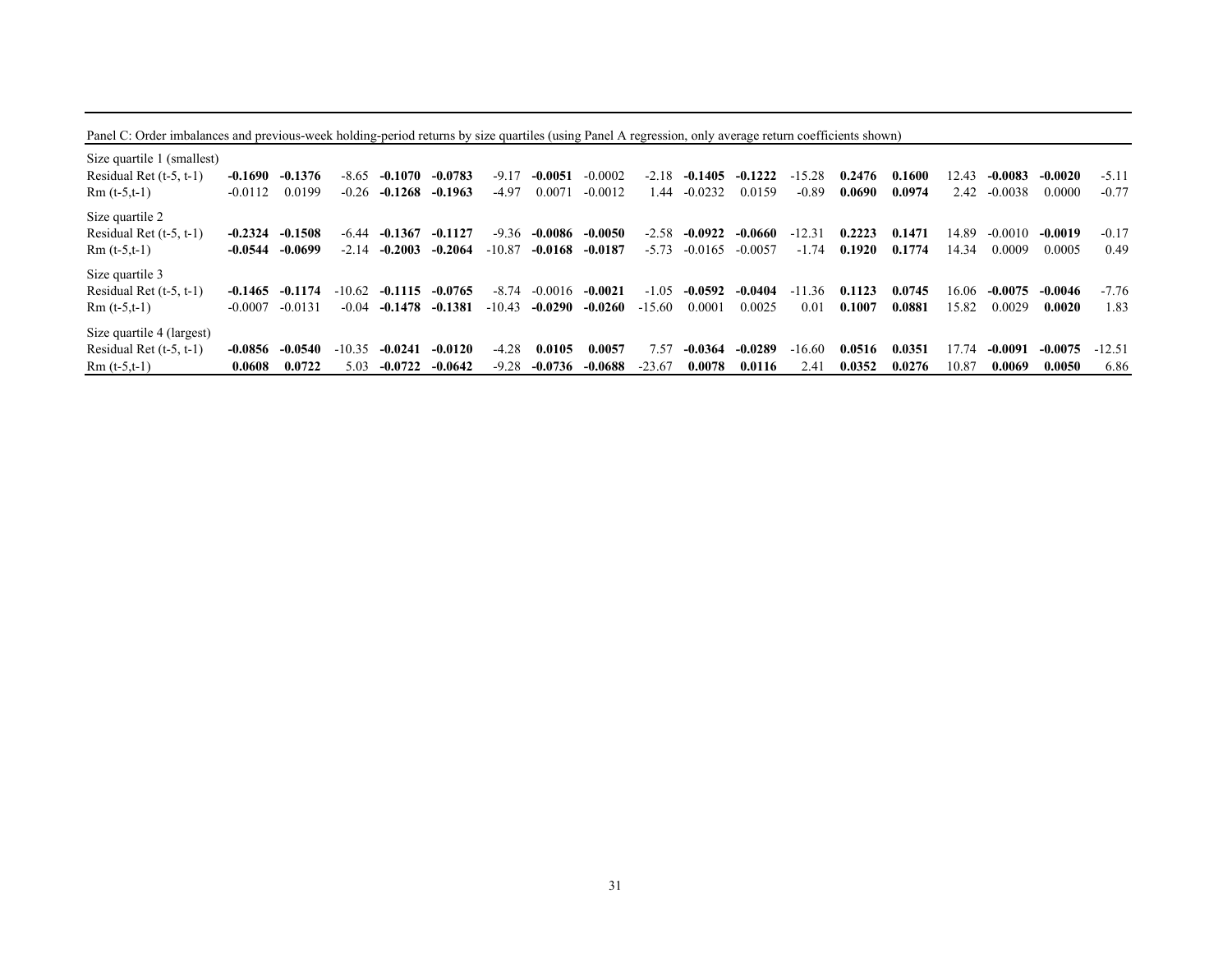#### **Table 5. The price impact of order imbalances.**

For each security, we regress daily close-to-close quote-midpoint returns, R (t), on contemporaneous market returns, Rm (t), and current and lagged order imbalances, OIB (t-k). Order imbalances are measured in shares and scaled by total share volume. Market returns are computed as the equally-weighted average of close-to-close midpoint returns across all sample stocks. The reported coefficients are cross-sectional averages of the time-series regression coefficients. The sample includes 1300 NYSE common stocks from January 2000 to April 2004. Panel B uses the same mode as Panel A, but provides separate average coefficients for each size quartile (using the time-series mean market value of equity for each firm). Numbers in boldface indicate that the mean coefficient (using a t-test corrected for cross-sectional correlations as in Chordia and Subrahmanyam, 2004) or the median coefficient (using a Wilcoxon test) are significant at the 5% level.

|                                                                                                                           |           |              |         |           |                        |          |           | Index arbitrage program |         |           |             |          |           |                    |          |           |                     |          |
|---------------------------------------------------------------------------------------------------------------------------|-----------|--------------|---------|-----------|------------------------|----------|-----------|-------------------------|---------|-----------|-------------|----------|-----------|--------------------|----------|-----------|---------------------|----------|
|                                                                                                                           |           | Institutions |         |           | Regular program trades |          |           | trades                  |         |           | Individuals |          |           | <b>Specialists</b> |          |           | Other market makers |          |
|                                                                                                                           | Mean      | Median       |         | Mean      | Median                 |          | Mean      | Median                  |         | Mean      | Median      |          | Mean      | Median             |          | Mean      | Median              |          |
| Panel A: Price impact regression                                                                                          |           |              |         |           |                        |          |           |                         |         |           |             |          |           |                    |          |           |                     |          |
| Intercept                                                                                                                 | $-0.0001$ | 0.0001       | $-2.51$ | 0.0001    | 0.0002                 | 1.61     | 0.0000    | 0.0001                  | $-0.65$ | $-0.0001$ | 0.0000      | $-1.94$  | 0.0001    | 0.0002             | 1.52     | $-0.0001$ | 0.0000              | $-2.67$  |
| Rm(t)                                                                                                                     | 0.9783    | 0.9400       | 82.02   | 0.9927    | 0.9600                 | 82.43    | 0.9806    | 0.9473                  | 81.09   | 0.9731    | 0.9365      | 82.50    | 0.9151    | 0.8778             | 80.60    | 0.9656    | 0.9360              | 83.53    |
| OIB(t)                                                                                                                    | 0.0028    | $-0.0006$    | 4.50    | $-0.0189$ | $-0.0162$              | $-19.68$ | 0.0242    | $-0.0075$               | 1.00    | $-0.0608$ | $-0.0266$   | $-20.44$ | $-0.1274$ | $-0.0864$          | $-34.85$ | $-0.1790$ | $-0.0822$           | $-13.19$ |
| $OIB(t-1)$                                                                                                                | 0.0016    | 0.0017       | 6.15    | $-0.0002$ | 0.0001                 | $-0.33$  | $-0.0253$ | $-0.0107$               | $-1.00$ | 0.0211    | 0.0095      | 16.47    | $-0.0263$ | $-0.0174$          | $-20.89$ | 0.0513    | 0.0188              | 1.92     |
| $OIB(t-2)$                                                                                                                | $-0.0003$ | 0.0004       | $-1.32$ | 0.0012    | 0.0007                 | 2.53     | 0.0019    | $-0.0019$               | 0.08    | 0.0110    | 0.0056      | 10.92    | $-0.0076$ | $-0.0064$          | $-6.59$  | $-0.0437$ | 0.0151              | $-0.60$  |
| $OIB(t-3)$                                                                                                                | 0.0001    | 0.0002       | 0.34    | 0.0007    | 0.0009                 | 1.59     | 0.0125    | 0.0007                  | 0.57    | 0.0077    | 0.0049      | 9.34     | $-0.0037$ | $-0.0044$          | $-3.64$  | $-0.0078$ | 0.0070              | $-0.25$  |
| $OIB(t-4)$                                                                                                                | 0.0000    | 0.0003       | 0.15    | 0.0006    | $-0.0001$              | 1.16     | 0.0054    | 0.0000                  | 0.50    | 0.0078    | 0.0047      | 8.36     | $-0.0001$ | $-0.0016$          | $-0.10$  | $-0.0643$ | 0.0138              | $-1.10$  |
| Panel B: Price impact by size quartile (using Panel A regression, only average coefficients of contemporaneous OIB shown) |           |              |         |           |                        |          |           |                         |         |           |             |          |           |                    |          |           |                     |          |
| Size quartile 1 (smallest)                                                                                                |           |              |         |           |                        |          |           |                         |         |           |             |          |           |                    |          |           |                     |          |
| OIB(t)                                                                                                                    | 0.0061    | 0.0030       | 6.21    | 0.0088    | 0.0084                 | 5.44     | 0.1792    | 0.0113                  | 2.29    | $-0.0101$ | $-0.0070$   | $-6.97$  | $-0.0770$ | $-0.0680$          | $-34.58$ | $-0.0556$ | $-0.0231$           | $-1.38$  |
| Size quartile 2                                                                                                           |           |              |         |           |                        |          |           |                         |         |           |             |          |           |                    |          |           |                     |          |
| OIB(t)                                                                                                                    | $-0.0011$ | $-0.0015$    | $-1.50$ | $-0.0117$ | $-0.0106$              | $-10.97$ | $-0.0242$ | $-0.0108$               | $-4.20$ | $-0.0227$ | $-0.0157$   | $-12.80$ | $-0.0877$ | $-0.0724$          | $-28.34$ | $-0.0616$ | $-0.0302$           | $-3.61$  |
| Size quartile 3                                                                                                           |           |              |         |           |                        |          |           |                         |         |           |             |          |           |                    |          |           |                     |          |
| OIB(t)                                                                                                                    | $-0.0008$ | $-0.0029$    | $-0.82$ | $-0.0286$ | $-0.0254$              | $-17.17$ | $-0.0234$ | $-0.0396$               | $-0.47$ | $-0.0508$ | $-0.0330$   | $-14.31$ | $-0.1244$ | $-0.0928$          | $-20.39$ | $-0.1658$ | $-0.0975$           | $-10.03$ |
| Size quartile 4 (largest)                                                                                                 |           |              |         |           |                        |          |           |                         |         |           |             |          |           |                    |          |           |                     |          |
| OIB(t)                                                                                                                    | 0.0071    | $-0.0020$    | 3.80    | $-0.0439$ | $-0.0412$              | $-23.71$ | $-0.0349$ | 0.0018                  | -1.44   | $-0.1595$ | $-0.1147$   | $-17.83$ | $-0.2205$ | $-0.1560$          | $-19.99$ | $-0.4329$ | $-0.3389$           | $-19.80$ |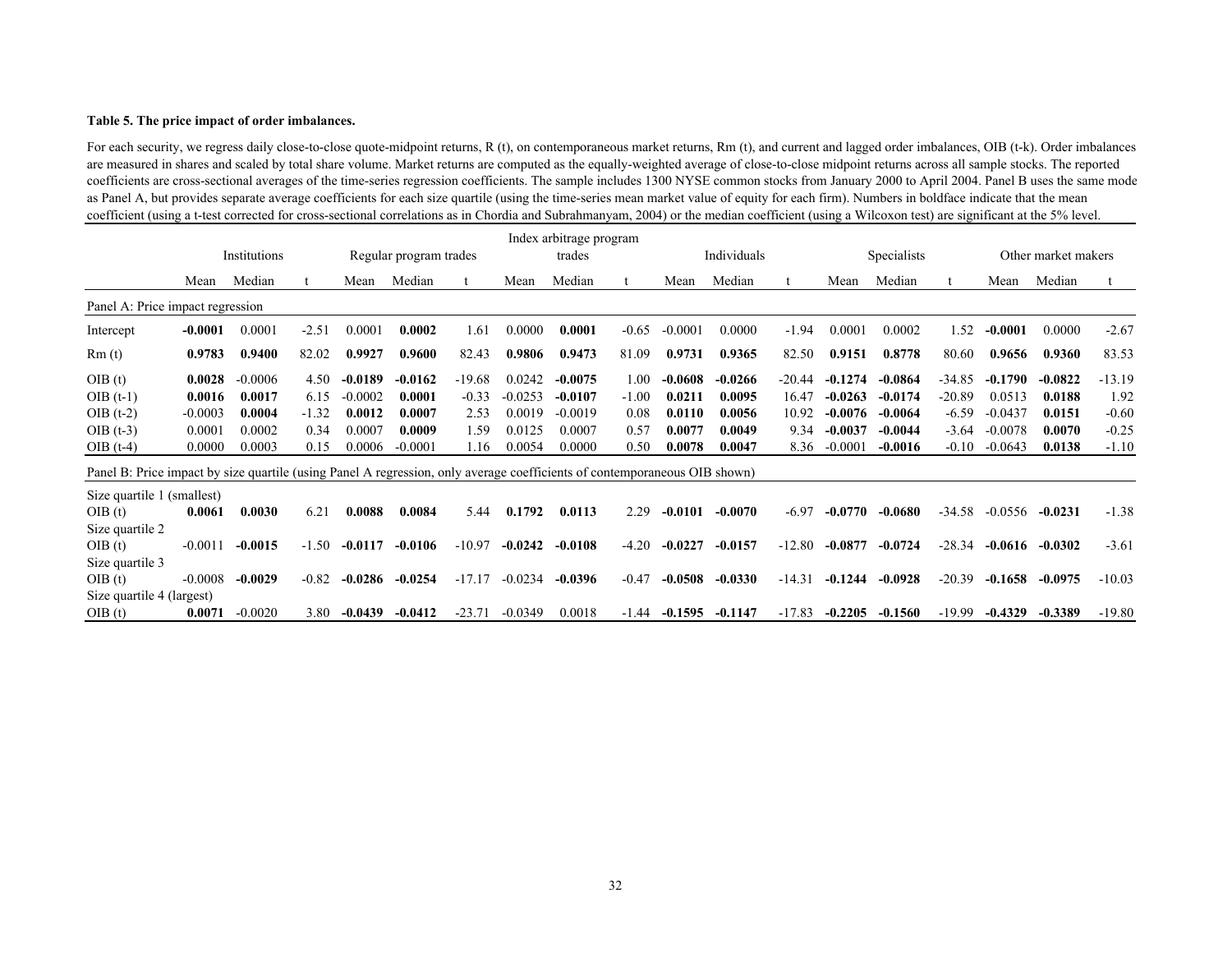#### **Table 6. Explaining the price impact of institutional order imbalances.**

The sample includes 1300 NYSE common stocks from January 2000 to April 2004. We estimate cross-sectional regressions to explain the security-specific coefficient on insitutional share imbalances in a regression of returns on contemporaneous market returns, contemporaneous instituional share imbalances, and lagged institutional share imbalances (see Table 5). The independent variables are relative effective spreads (RES), their decomposition into temporary and permanent components, and firm size. Spreads are computed as time-series average of a stock's daily equally-weighted relative effective spreads over the sample period.

|                            | Average     |         | Average     |      |
|----------------------------|-------------|---------|-------------|------|
|                            | coefficient |         | coefficient |      |
| Intercept                  | $-0.003$    | $-3.78$ | $-0.005$    | 5.02 |
| <b>RES</b>                 | 1.279       | 9.05    |             |      |
| Temporary component of RES |             |         | 0.315       | 0.97 |
| Permanent component of RES |             |         | 5.745       | 5.73 |
| <b>Size</b>                | 0.000       | 7.71    | 0.000       | 8.18 |
| adjusted $R^2$             | 0.083       |         | 0.091       |      |